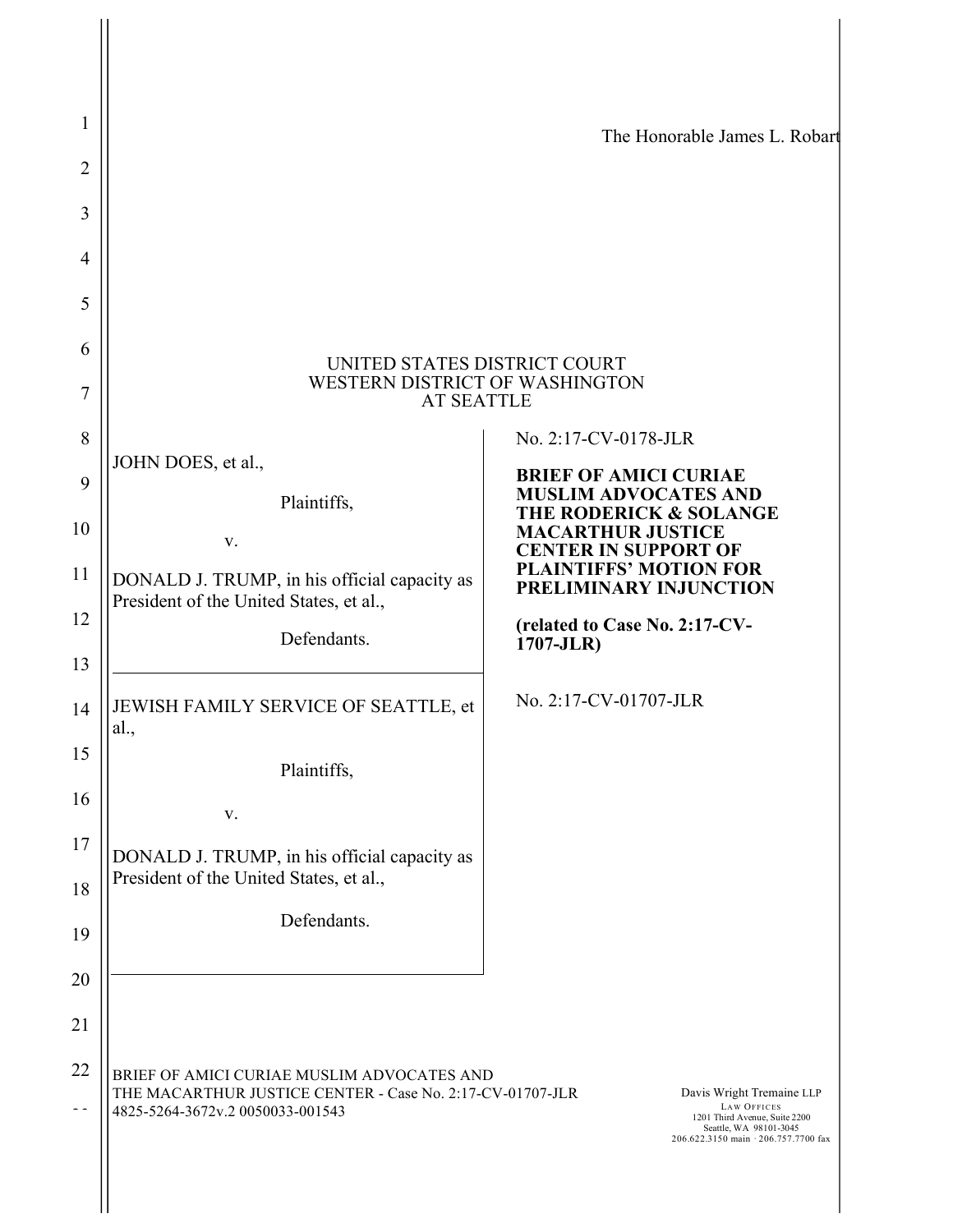# **CORPORATE DISCLOSURE STATEMENT**

Pursuant to Civil Local Rule 7.1, *amici curiae* Muslim Advocates and the Roderick and Solange MacArthur Justice Center state that they are not-for-profit organizations with no parents, subsidiaries, or affiliates, and that no publicly-held corporation owns 10 percent or more of their

| $\overline{4}$   | subsidiaries, or arritates, and that no publicly-neig corporation owns TO percent or more of their                                                                                                                                                                                                         |
|------------------|------------------------------------------------------------------------------------------------------------------------------------------------------------------------------------------------------------------------------------------------------------------------------------------------------------|
| 5                | stock.                                                                                                                                                                                                                                                                                                     |
| $\sqrt{6}$       |                                                                                                                                                                                                                                                                                                            |
| $\boldsymbol{7}$ |                                                                                                                                                                                                                                                                                                            |
| $\,8\,$          |                                                                                                                                                                                                                                                                                                            |
| 9                |                                                                                                                                                                                                                                                                                                            |
| $10\,$           |                                                                                                                                                                                                                                                                                                            |
| $1\,1$           |                                                                                                                                                                                                                                                                                                            |
| $12\,$           |                                                                                                                                                                                                                                                                                                            |
| 13               |                                                                                                                                                                                                                                                                                                            |
| $14$             |                                                                                                                                                                                                                                                                                                            |
| $15\,$           |                                                                                                                                                                                                                                                                                                            |
| $16\,$           |                                                                                                                                                                                                                                                                                                            |
| $17\,$           |                                                                                                                                                                                                                                                                                                            |
| $18\,$           |                                                                                                                                                                                                                                                                                                            |
| $19\,$           |                                                                                                                                                                                                                                                                                                            |
| 20               |                                                                                                                                                                                                                                                                                                            |
| 21               |                                                                                                                                                                                                                                                                                                            |
| 22<br>- -        | BRIEF OF AMICI CURIAE MUSLIM ADVOCATES AND<br>Davis Wright Tremaine LLP<br>THE MACARTHUR JUSTICE CENTER - Case No. 2:17-CV-01707-JLR<br>$-11$<br><b>LAW OFFICES</b><br>4825-5264-3672v.2 0050033-001543<br>1201 Third Avenue, Suite 2200<br>Seattle, WA 98101-3045<br>206.622.3150 main · 206.757.7700 fax |
|                  |                                                                                                                                                                                                                                                                                                            |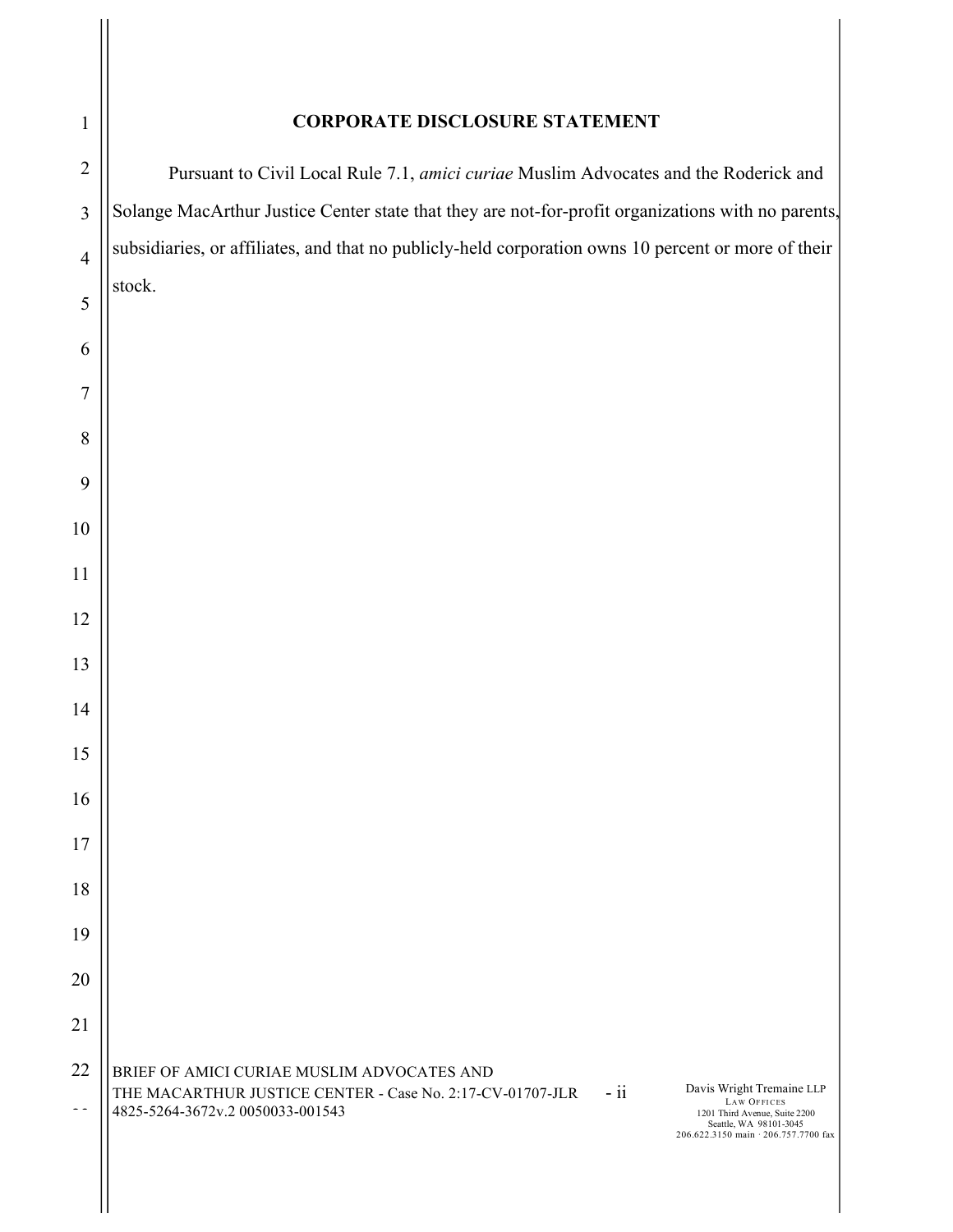| 1              |                                                                                                                            |                 | <b>TABLE OF CONTENTS</b>                                                                                                                                                                                                                                                                                  |  |
|----------------|----------------------------------------------------------------------------------------------------------------------------|-----------------|-----------------------------------------------------------------------------------------------------------------------------------------------------------------------------------------------------------------------------------------------------------------------------------------------------------|--|
| $\overline{2}$ |                                                                                                                            |                 |                                                                                                                                                                                                                                                                                                           |  |
| 3              |                                                                                                                            |                 |                                                                                                                                                                                                                                                                                                           |  |
| $\overline{4}$ |                                                                                                                            |                 |                                                                                                                                                                                                                                                                                                           |  |
| 5              |                                                                                                                            |                 |                                                                                                                                                                                                                                                                                                           |  |
| 6              |                                                                                                                            |                 |                                                                                                                                                                                                                                                                                                           |  |
| 7              | I.                                                                                                                         |                 | PREVENTING THE ENTRY OF MUSLIM REFUGEES IS AN INTEGRAL<br>PART OF THE PRESIDENT'S LONGSTANDING AND EXPRESS PLEDGE                                                                                                                                                                                         |  |
| 8<br>9         |                                                                                                                            | A.              | The President Pledged To Favor Christians And Made Affirmative Efforts                                                                                                                                                                                                                                    |  |
| 10             |                                                                                                                            | <b>B.</b>       | The President Has Expressly Stated His Intent To Curtail The Rights Of<br>Muslims, Including By Restricting Their Entry To The United States. 7                                                                                                                                                           |  |
| 11             |                                                                                                                            | $\mathcal{C}$ . | The President Has Reaffirmed His Discriminatory Intent On Numerous                                                                                                                                                                                                                                        |  |
| 12<br>13       | II.                                                                                                                        |                 | THE PREDECESSOR ORDERS THAT PRECEDED AND GAVE RISE TO<br>REFUGEE BAN 3.0 WERE MOTIVATED ON THEIR FACE BY ANTI-                                                                                                                                                                                            |  |
| 14<br>15       |                                                                                                                            | $A_{\cdot}$     | The Refugee Ban Provision Of EO-1 Included A Priority Designed To<br>Benefit Christian Refugees In Muslim-Majority Nations At The Expense                                                                                                                                                                 |  |
| 16             |                                                                                                                            | <b>B.</b>       | Both EO-1 And EO-2 Refer To "Honor Killings"—A Term Used                                                                                                                                                                                                                                                  |  |
| 17             |                                                                                                                            |                 |                                                                                                                                                                                                                                                                                                           |  |
| 18             | REFUGEE BAN 3.0 IS A DIRECT CONTINUATION OF EO-1 AND EO-2<br>III.<br>AND IS MOTIVATED BY THE SAME ANTI-MUSLIM ANIMUS.  155 |                 |                                                                                                                                                                                                                                                                                                           |  |
| 19             |                                                                                                                            |                 |                                                                                                                                                                                                                                                                                                           |  |
| 20             |                                                                                                                            |                 |                                                                                                                                                                                                                                                                                                           |  |
| 21             |                                                                                                                            |                 |                                                                                                                                                                                                                                                                                                           |  |
| 22<br>- -      |                                                                                                                            |                 | BRIEF OF AMICI CURIAE MUSLIM ADVOCATES AND<br>Davis Wright Tremaine LLP<br>THE MACARTHUR JUSTICE CENTER - Case No. 2:17-CV-01707-JLR<br>$-111$<br><b>LAW OFFICES</b><br>4825-5264-3672v.2 0050033-001543<br>1201 Third Avenue, Suite 2200<br>Seattle, WA 98101-3045<br>206.622.3150 main 206.757.7700 fax |  |

 $\parallel$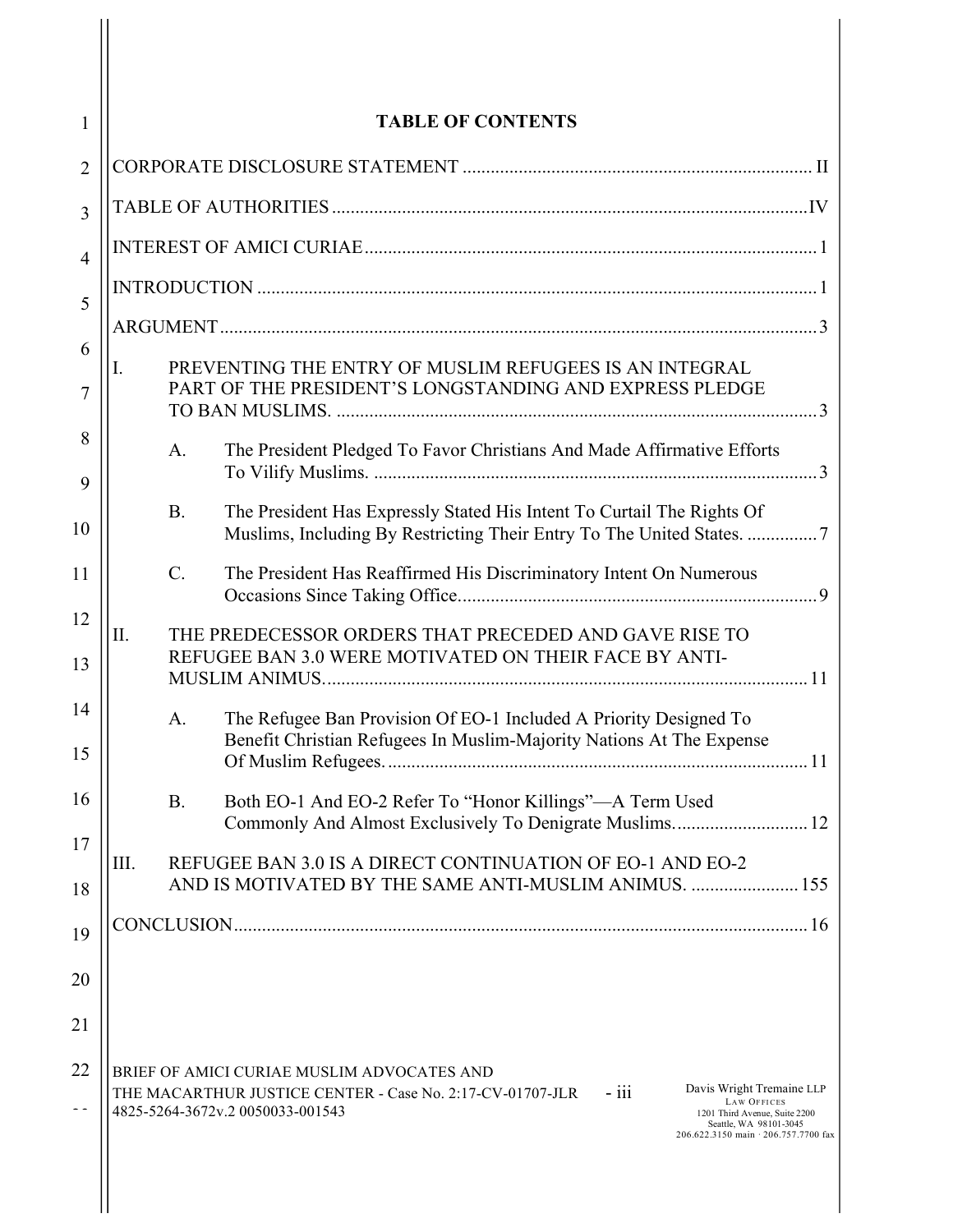| $\mathbf{1}$   | <b>TABLE OF AUTHORITIES</b>                                                                                                                                                                                                                                                                                | Page(s) |
|----------------|------------------------------------------------------------------------------------------------------------------------------------------------------------------------------------------------------------------------------------------------------------------------------------------------------------|---------|
| $\overline{2}$ | <b>Regulations</b>                                                                                                                                                                                                                                                                                         |         |
| 3              |                                                                                                                                                                                                                                                                                                            |         |
| $\overline{4}$ |                                                                                                                                                                                                                                                                                                            |         |
| 5              |                                                                                                                                                                                                                                                                                                            |         |
| 6              |                                                                                                                                                                                                                                                                                                            |         |
| $\overline{7}$ |                                                                                                                                                                                                                                                                                                            |         |
| 8              | <b>Other Authorities</b>                                                                                                                                                                                                                                                                                   |         |
| 9              | Aisha Gill, Honor Killings and the Quest for Justice in Black and Minority Ethnic<br>Communities in the United Kingdom, 20 Crim. Just. Pol'y Rev. 475, 480                                                                                                                                                 |         |
| 10<br>11       | Brittany E. Hayes et al., An Exploratory Study of Honor Crimes in the United                                                                                                                                                                                                                               |         |
| 12<br>13       | Inderpal Grewal, Outsourcing Patriarchy: Feminist Encounters, Transnational<br>Mediations and the Crime of 'Honour Killings,' 15 Int'l Feminist J. Pol. 1, 5                                                                                                                                               |         |
| 14             | Jon Hurwitz & Mark Peffley, Playing the Race Card in the Post-Willie Horton<br>Era: The Impact of Racialized Code Words on Support for Punitive Crime                                                                                                                                                      |         |
| 15<br>16       | K.M. Devries et al., The Global Prevalence of Intimate Partner Violence Against                                                                                                                                                                                                                            |         |
| 17             |                                                                                                                                                                                                                                                                                                            |         |
| 18             | Mattias Ekman, Online Islamophobia and the Politics of Fear: Manufacturing the                                                                                                                                                                                                                             |         |
| 19             | Nicholas A. Valentino et al. Cues That Matter: How Political Ads Prime Racial<br>Attitudes During Campaigns, 96 Am. Pol. Sci. Rev. 75, 75-76 (2002)14                                                                                                                                                      |         |
| 20<br>21       | Sherene Razack, CASTING OUT: THE EVICTION OF MUSLIMS FROM WESTERN LAW                                                                                                                                                                                                                                      |         |
| 22<br>- -      | BRIEF OF AMICI CURIAE MUSLIM ADVOCATES AND<br>Davis Wright Tremaine LLP<br>$-iv$<br>THE MACARTHUR JUSTICE CENTER - Case No. 2:17-CV-01707-JLR<br><b>LAW OFFICES</b><br>4825-5264-3672v.2 0050033-001543<br>1201 Third Avenue, Suite 2200<br>Seattle, WA 98101-3045<br>206.622.3150 main · 206.757.7700 fax |         |

 $\parallel$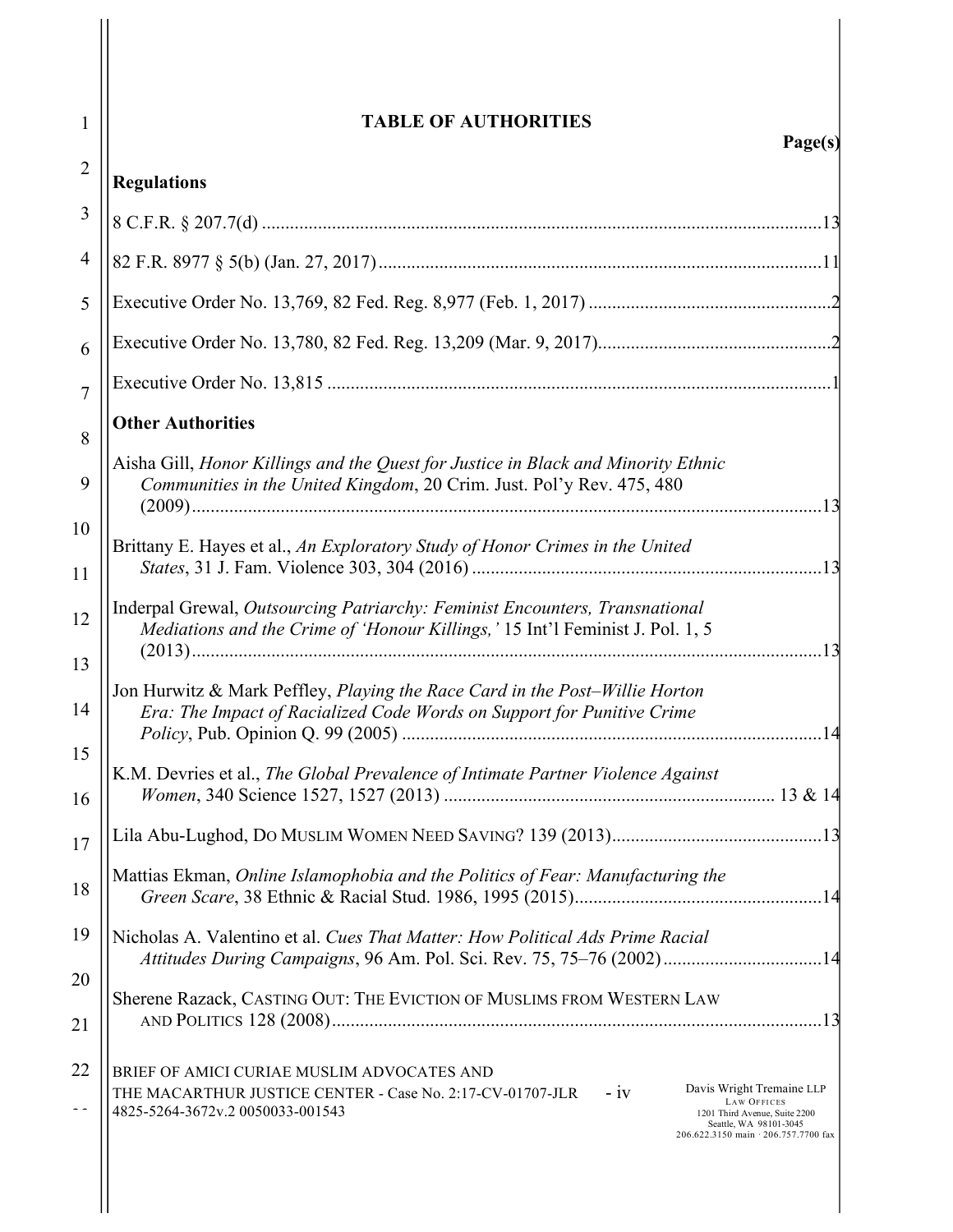| $\mathbf{1}$   | Tali Mendelberg, THE RACE CARD: CAMPAIGN STRATEGY, IMPLICIT MESSAGING,                                                                                                                                                                                       |
|----------------|--------------------------------------------------------------------------------------------------------------------------------------------------------------------------------------------------------------------------------------------------------------|
| $\overline{2}$ |                                                                                                                                                                                                                                                              |
| $\mathfrak{Z}$ |                                                                                                                                                                                                                                                              |
| $\overline{4}$ |                                                                                                                                                                                                                                                              |
| 5              |                                                                                                                                                                                                                                                              |
| 6              |                                                                                                                                                                                                                                                              |
| 7              |                                                                                                                                                                                                                                                              |
| 8              |                                                                                                                                                                                                                                                              |
| 9              |                                                                                                                                                                                                                                                              |
| $10\,$         |                                                                                                                                                                                                                                                              |
| 11             |                                                                                                                                                                                                                                                              |
| 12             |                                                                                                                                                                                                                                                              |
| 13             |                                                                                                                                                                                                                                                              |
| 14             |                                                                                                                                                                                                                                                              |
| 15             |                                                                                                                                                                                                                                                              |
| 16             |                                                                                                                                                                                                                                                              |
| 17             |                                                                                                                                                                                                                                                              |
| 18             |                                                                                                                                                                                                                                                              |
| 19             |                                                                                                                                                                                                                                                              |
| 20             |                                                                                                                                                                                                                                                              |
| 21             |                                                                                                                                                                                                                                                              |
| 22             | BRIEF OF AMICI CURIAE MUSLIM ADVOCATES AND                                                                                                                                                                                                                   |
| $- -$          | Davis Wright Tremaine LLP<br>THE MACARTHUR JUSTICE CENTER - Case No. 2:17-CV-01707-JLR<br>$- V$<br><b>LAW OFFICES</b><br>4825-5264-3672v.2 0050033-001543<br>1201 Third Avenue, Suite 2200<br>Seattle, WA 98101-3045<br>206.622.3150 main · 206.757.7700 fax |
|                |                                                                                                                                                                                                                                                              |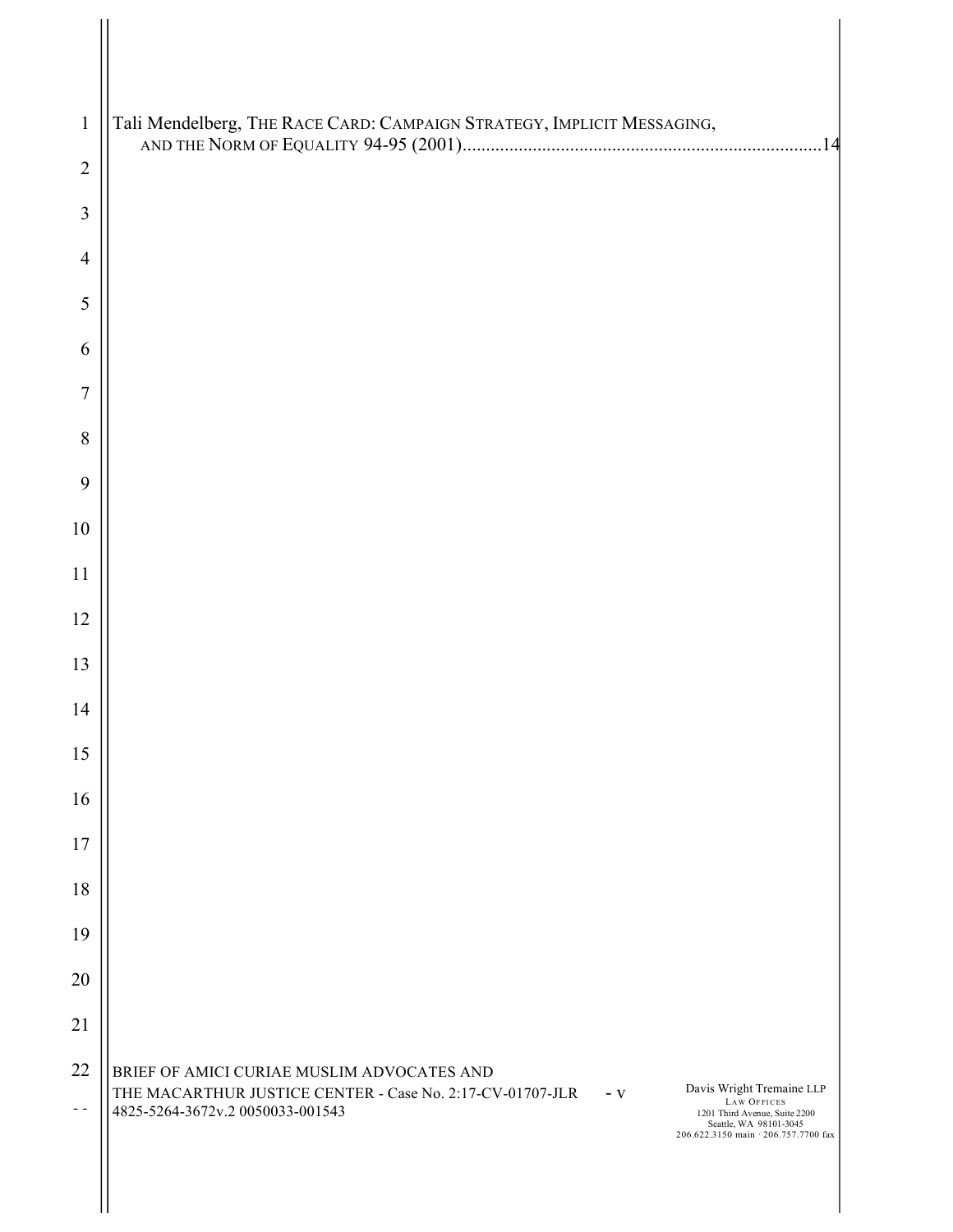#### **INTEREST OF AMICI CURIAE**

The issue in this case is whether the Trump Administration's recent changes to the U.S. Refugee Admissions Program ("USRAP") are premised on impermissible and unlawful anti-Muslim animus. Amici Muslim Advocates and the MacArthur Justice Center ("MJC") submit this brief in support of Plaintiffs' Motion for a Preliminary Injunction.

Muslim Advocates, a national legal advocacy and educational organization formed in 2005, works on the frontlines of civil rights to guarantee freedom and justice for Americans of all faiths. The issues at stake in this case directly relate to Muslim Advocates' work fighting institutional discrimination against the American Muslim community, and its extensive work assisting individuals who are impacted by the travel and refugee bans.

The MacArthur Justice Center is a not-for-profit organization founded by the family of J. Roderick MacArthur to advocate for human rights and social justice through litigation. MJC has represented clients facing myriad human rights and civil rights injustices, including issues of discrimination, the unlawful detention of foreign nationals, and the rights of marginalized groups in the American justice system. MJC has an interest in the rule of law and the independence of the judiciary in determining whether government officials have acted with discriminatory animus against an unpopular minority group.

# **INTRODUCTION**

The executive order at issue in this litigation ("Refugee Ban  $3.0$ " or the "Ban")<sup>1</sup> is motivated by unconstitutional animus against Muslims seeking to enter the United States as refugees. This case, like the travel and refugee ban cases that preceded it, presents the rare instance where a state actor explicitly announces his discriminatory motive for an action. The President has not only made clear his intent to use the Office of the President and Executive Branch federal agencies to discriminate against Muslims and to favor Christians, but in repeated statements before and after taking office, he has specifically indicated his animus

THE MACARTHUR JUSTICE CENTER - CASE NO. 2:17-CV-01707-JLR - 1 4825-5264-3672v.2 0050033-001543

BRIEF OF AMICI CURIAE MUSLIM ADVOCATES AND <sup>1</sup> The Refugee Ban 3.0 is Executive Order No. 13,815, and its accompanying memorandum, with the addendum, are attached as exhibits A and B to the Declaration of David Burman in Support of Plaintiffs' Motion for Preliminary Injunction ("Burman Decl."), respectively.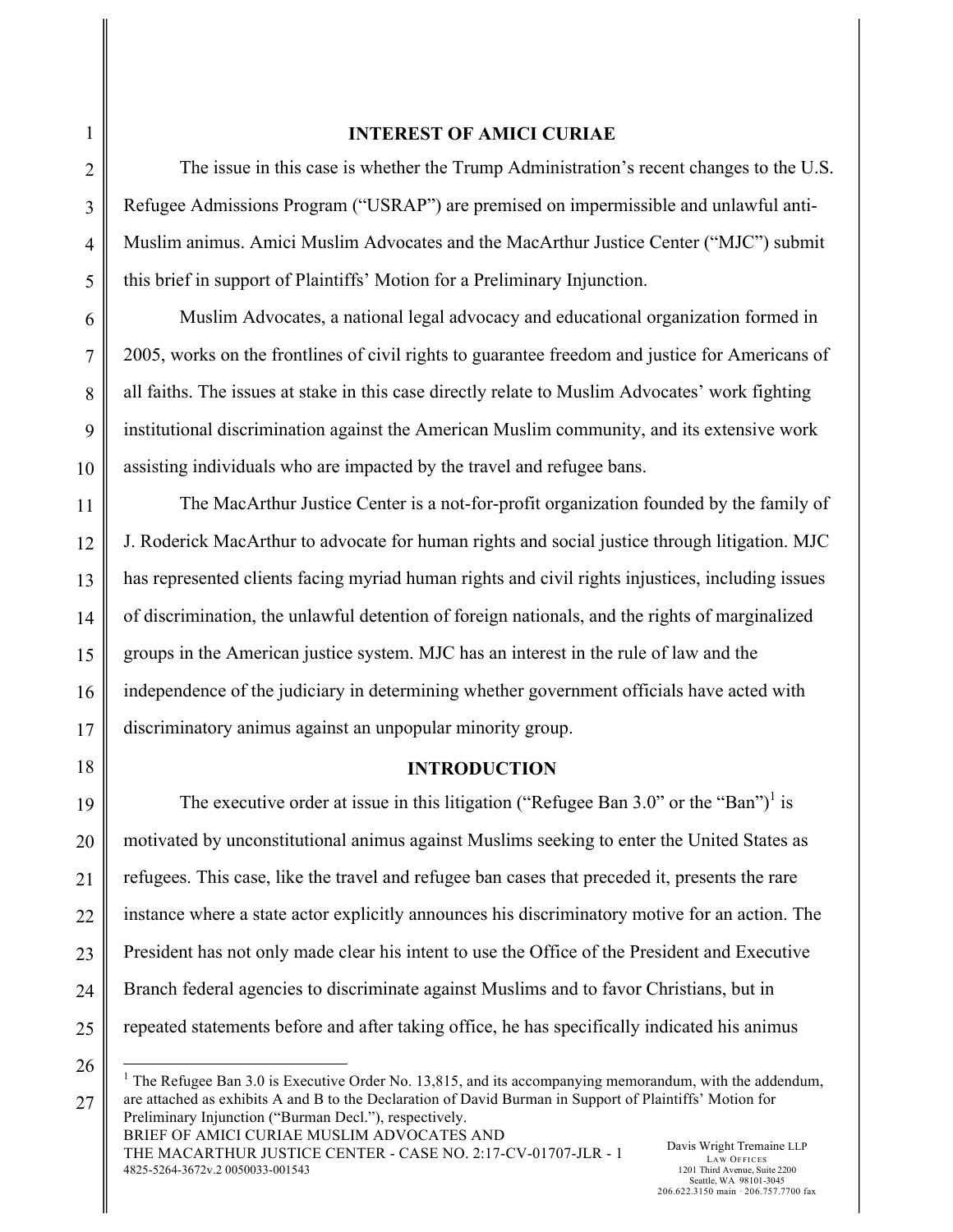toward Muslims, and also his specific intent to prevent Muslims from entering the United States in part by implementing a ban on refugee admissions.

2 3

4

1

Within a week of taking office, the President initiated the first of several unilateral executive orders intended to implement his campaign promise of banning Muslims from entering the country. Far from ever retracting his discriminatory intent, his Administration has embraced it: Asked recently whether "the President think[s] that Muslims are a threat to the United States?" his Deputy Press Secretary explained, "*the President has addressed these issues with the travel order that he issued earlier this year and the companion proclamation*."<sup>2</sup> And the President himself has repeatedly derided his own Department of Justice for drafting orders that are too "politically correct"—i.e., that fail to expressly acknowledge the religious animus that he has unabashedly communicated.

In fact, the predecessor executive orders that called for the interagency review culminating in Refugee Ban 3.0, "EO-1"3 and "EO-2,"4 contained anti-Muslim and pro-Christian bias on their face, referring to "honor killings" (a term with a long history as a Muslim slur) and prioritizing the applications of Christian refugees.

Understood in context as a fulfillment of the President's stated intentions and previous travel bans, Refugee Ban 3.0 is plainly the President's implementation of his long-promised discriminatory ban. The effect of the Ban would be to suspend refugee applications from the countries that send the vast majority of Muslim refugees to the United States and shift priority to countries with refugees that are mostly Christian. Even more tellingly, the Ban's suspension of applications from children and spouses of refugees who have already been resettled to the United States would cut off family reunion for a record number of Muslim refugees. The Ban thus threatens to actualize the President's signature pledge to prevent Muslims from entering the country, and this Court should not allow it to move forward.

 <sup>2</sup> The White House, *Press Gaggle by Principal Deputy Press Secretary Raj Shah en route St. Louis, MO* (Nov. 29, 2017) (emphasis added), https://www.whitehouse.gov/the-press-office/2017/11/29/press-gaggle-principal-deputypress-secretary-raj-shah-en-route-st-louis (last visited Dec. 4, 2017).<br><sup>3</sup> Exec. Order No. 13,769, 82 Fed. Reg. 8,977 (Feb. 1, 2017).

BRIEF OF AMICI CURIAE MUSLIM ADVOCATES AND THE MACARTHUR JUSTICE CENTER - CASE NO. 2:17-CV-01707-JLR - 2 4825-5264-3672v.2 0050033-001543 <sup>4</sup> Exec. Order No. 13,780, 82 Fed. Reg. 13,209 (Mar. 9, 2017).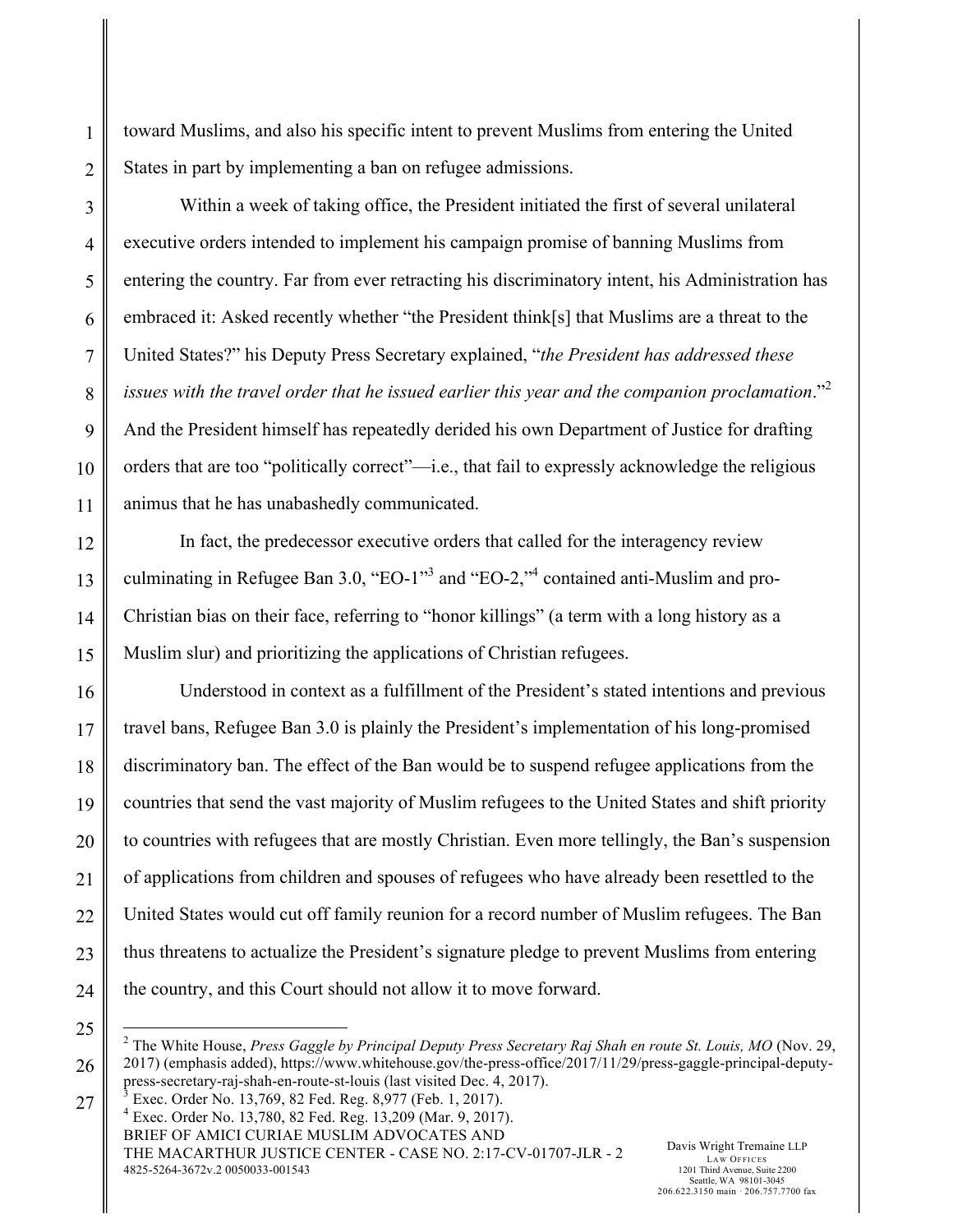#### **ARGUMENT**

#### **I. PREVENTING THE ENTRY OF MUSLIM REFUGEES IS AN INTEGRAL PART OF THE PRESIDENT'S LONGSTANDING AND EXPRESS PLEDGE TO BAN MUSLIMS.**

The President's latest plan to ban refugees is a realization of his repeated pledge to use the Office of the President and Executive Branch federal agencies to both discriminate against people who choose to practice Islam and to favor those who choose to adhere to Christianity a discriminatory intent he has reaffirmed both before and after taking office. The ban arises in the context of the President's broader attacks on Islam as a "problem" and his affirmative dissemination of false propaganda to vilify people of the Muslim faith (including Muslim migrants in particular).

#### **A. The President Pledged To Favor Christians And Made Affirmative Efforts To Vilify Muslims.**

As Plaintiffs note in their complaint and motion for preliminary injunction, within a week of taking office, the President issued EO-1, the first predecessor to Refugee Ban 3.0; that same day, he also appeared on television to make clear that the order was adopted for the purpose of prioritizing Christians.<sup>5</sup> Expressly drawing a comparison between Muslim and Christian refugees, he explained that he viewed Christians as a "priority" and he was "going to help" them.<sup>6</sup> Days later, he again singled out his intent to help "Christians in the Middle-East."<sup>7</sup> On the day the President issued Refugee Ban 3.0—which, as set out below, effectively converts the temporary ban on refugees into an indefinite one that disproportionately affects Muslim refugees—his Vice President made similar remarks. In a speech to "In Defense of Christians"

<sup>&</sup>lt;sup>5</sup> (Cmpl. ¶¶ 3, 67; Pl. Motion at 4-5.)<br><sup>6</sup> David Brody, *Brody File Exclusive: President Trump Says Persecuted Christians Will Be Given Priority As Refugees*, CBN News (Jan. 27, 2017), http://www1.cbn.com/thebrodyfile/archive/2017/01/27/brody-fileexclusive-president-trump-says-persecuted-christians-will-be-given-priority-as-refugees (last visited Dec. 4, 2017).

<sup>27</sup> BRIEF OF AMICI CURIAE MUSLIM ADVOCATES AND THE MACARTHUR JUSTICE CENTER - CASE NO. 2:17-CV-01707-JLR - 3 4825-5264-3672v.2 0050033-001543 Davis Wright Tremaine LLP LAW OFFICES <sup>7</sup> Donald J. Trump, Twitter (Jan. 29, 2017), https://twitter.com/realDonaldTrump/status/825721153142521858 (last visited Dec. 4, 2017).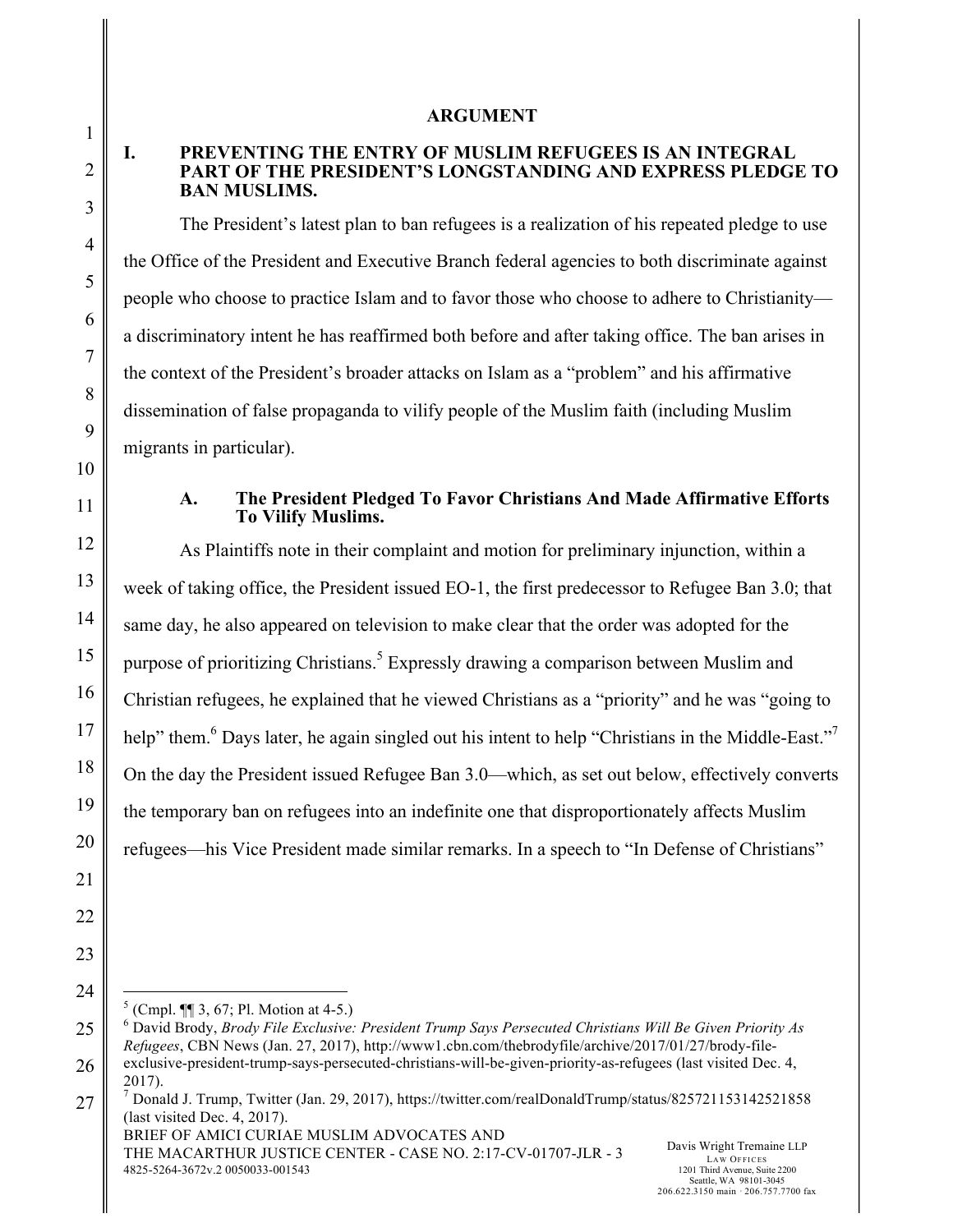and in reference specifically to Christian refugees in the Middle East, the Vice President stated: "Help is on the way."<sup>8</sup>

3 4 5 6 7 8 9 10 11 12 13 14 15 16 Refugee Ban 3.0 must be understood in the context of the President's longstanding vilification of Muslims. The President has for years referred to Muslims in the United States as a "problem." As early as April 2011, Mr. Trump expressed his view that there "absolutely" was "a Muslim problem" in the United States.<sup>9</sup> He claimed that the Koran itself was the source of the problem, claiming that it "teaches some very negative vibe" and "tremendous hatred."<sup>10</sup> He has repeatedly echoed this view that there is a "massive Muslim problem" in the U.S. and abroad.<sup>11</sup> At an event in 2015, for instance, the President agreed with an audience member's comment that "We have a problem in this country. It's called Muslims."12 And several times throughout 2015 and 2016, he declined to accept that a distinction could be drawn between radical Islam and Islam itself. Asked to clarify: "Is it really a Muslim problem, or is it a radical Islamist problem?" He responded: "Maybe it's a Muslim problem, maybe it's not"<sup>13</sup> and claimed "[i]t's very hard to define."14 Mr. Trump has repeatedly expressed the view that "Islam hates us" and that Muslims have "tremendous hatred" and "unbelievable hatred."<sup>15</sup> Given the opportunity to clarify whether his statement that "Islam hates us" referred to all 1.6 billion

21

1

2

to Id.<br><sup>11</sup> Donald J. Trump, Twitter (Dec. 10, 2015), https://twitter.com/realDonaldTrump/ status/674934005725331456 (last visited Dec. 4, 2017); Donald J. Trump, Twitter (Dec. 10, 2015),

<sup>17</sup> 18 8 The White House, *Remarks by the Vice President at In Defense of Christians Solidarity Dinner* (Oct. 25, 2017), https://www.whitehouse.gov/the-press-office/2017/10/25/remarks-vice-president-defense-christians-solidarity-

<sup>19</sup> dinner (last visited Dec. 4, 2017). While the order did not appear in the Federal Register until later, it had been<br>announced by the time of Pence's remarks.

<sup>20</sup> <sup>9</sup> David Brody, *Brody File Exclusive: Donald Trump Says Something in Koran Teaches a 'Very Negative Vibe,'* CBN News (Apr. 12, 2011), http://www1.cbn.com/thebrodyfile/archive/2011/04/12/brody-file-exclusive-donald-<br>trump-says-something-in-koran-teaches (last visited Dec. 4, 2017).

<sup>22</sup> 23 https://twitter.com/realDonaldTrump/status/674936832010887168 (last visited Dec. 4, 2017); Donald J. Trump, Twitter (Dec. 10, 2015), https://twitter.com/realDonaldTrump/status/675123192864899072 (last visited Dec. 4, 2017).

<sup>24</sup> <sup>12</sup> Jonathan Merritt, *Trump's Proposals Could Backfire on Christians*, The Atlantic (Nov. 24, 2015), https://www.theatlantic.com/politics/archive/2015/11/donald-trump-muslims-christians/417255/ (last visited Dec. 4, 2017); Theodore Schleifer, *Trump doesn't challenge anti-Muslim questioner at event*, CNN (Sept. 18, 2015),

<sup>25</sup> http://www.cnn.com/2015/09/17/politics/donald-trump-obama-muslim-new-hampshire/ (last visited Dec. 4, 2017).<br><sup>13</sup> CNN Interview of Donald Trump, YouTube (Feb. 4, 2016), https://www.youtube.com/watch?v=uW9UlMqJtro

<sup>26</sup> (minutes 18:42 to 18:46) (last visited Dec. 4, 2017).

<sup>27</sup> BRIEF OF AMICI CURIAE MUSLIM ADVOCATES AND THE MACARTHUR JUSTICE CENTER - CASE NO. 2:17-CV-01707-JLR - 4 4825-5264-3672v.2 0050033-001543 <sup>15</sup> Theodore Schleifer, *Donald Trump: 'I think Islam hates us'*, CNN (Mar. 10, 2016), http://www.cnn.com/2016/03/09/politics/donald-trump-islam-hates-us/ (last visited Dec. 4, 2017).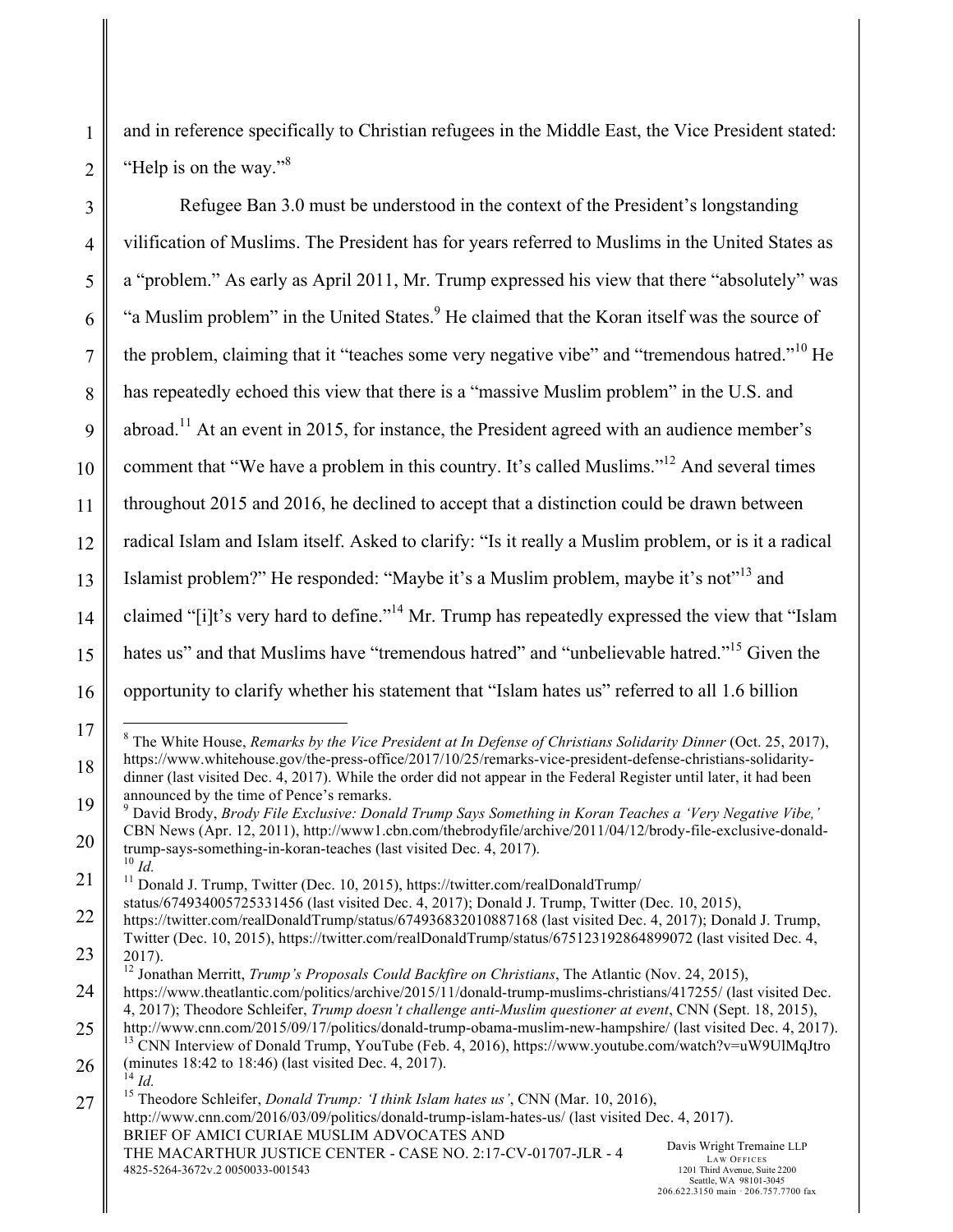Muslims in the world during one of the presidential debates, he responded: "I mean a lot of them. I mean a lot of them. . . . [T]here's tremendous hatred. And I will stick with exactly what I said $^{10}$ 

The President's attack on Muslims has also included the affirmative dissemination of group slander. Most recently, on November 29, 2017, the President promoted three unverified videos published by a British anti-Muslim group depicting violent acts by purportedly Muslim people—at least one of whom it turns out, is not Muslim—with titles intended to provoke anti-Muslim bias. The videos were entitled "Muslim migrant beats up Dutch boy on crutches!,"<sup>17</sup> "Muslim Destroys a Statue of Virgin Mary!,"<sup>18</sup> and "Islamist mob pushes teenage boy off roof and beats him to death!"<sup>19</sup>

11 12 13 14 15 16 17 18 19 The President's dissemination of these videos in manifest disregard of their effect or their veracity is but the latest in an unbroken string of anti-Muslim statements and acts while in office. On August 17, 2017, the President promoted his false story that terrorism could be eradicated if suspected terrorists were subject to mass execution with bullets dripped in pigs' blood. Given that this substance viewed as highly offensive by practicing Muslims, the President was implying that "terrorist" is synonymous with "Muslim": "Study what General Pershing of the United States did to terrorists when caught. There was no more Radical Islamic Terror for 35 years!"<sup>20</sup> The statement referred to the following false story, which he recounted on numerous occasions while campaigning:

> So General Pershing, . . . they catch 50 terrorists in the Philippines . . . And as you know, swine, pig, . . . a big problem for them, big problem. He took two pigs, they chopped them open. Took the bullets that were going to go and shoot these men. Took the bullets, the 50 bullets, dropped them in the pigs, swished

20 21

1

2

3

4

5

6

7

8

9

10

22

23

<sup>&</sup>lt;sup>16</sup> *Transcript of Republican Debate in Miami*, CNN (Mar. 15, 2016),<br>http://www.cnn.com/2016/03/10/politics/republican-debate-transcript-full-text/ (last visited Dec. 4, 2017).

<sup>24</sup> <sup>17</sup> Jayda Fransen, Twitter (Nov. 28, 2017), https://twitter.com/JaydaBF/status/935609305574903812 (last visited Dec. 4, 2017).

<sup>25</sup> <sup>18</sup> Jayda Fransen, Twitter (Nov. 29, 2017), https://twitter.com/JaydaBF/status/935805606447013888 (last visited Dec. 4, 2017).

<sup>26</sup> <sup>19</sup> Jayda Fransen, Twitter (Nov. 29, 2017), https://twitter.com/JaydaBF/status/935775552102981633 (last visited Dec. 4, 2017).

<sup>27</sup> BRIEF OF AMICI CURIAE MUSLIM ADVOCATES AND THE MACARTHUR JUSTICE CENTER - CASE NO. 2:17-CV-01707-JLR - 5 4825-5264-3672v.2 0050033-001543  $^{20}$  Donald J. Trump, Twitter (Aug. 17, 2017), https://twitter.com/realDonaldTrump/ status/898254409511129088 (last visited Dec. 4, 2017).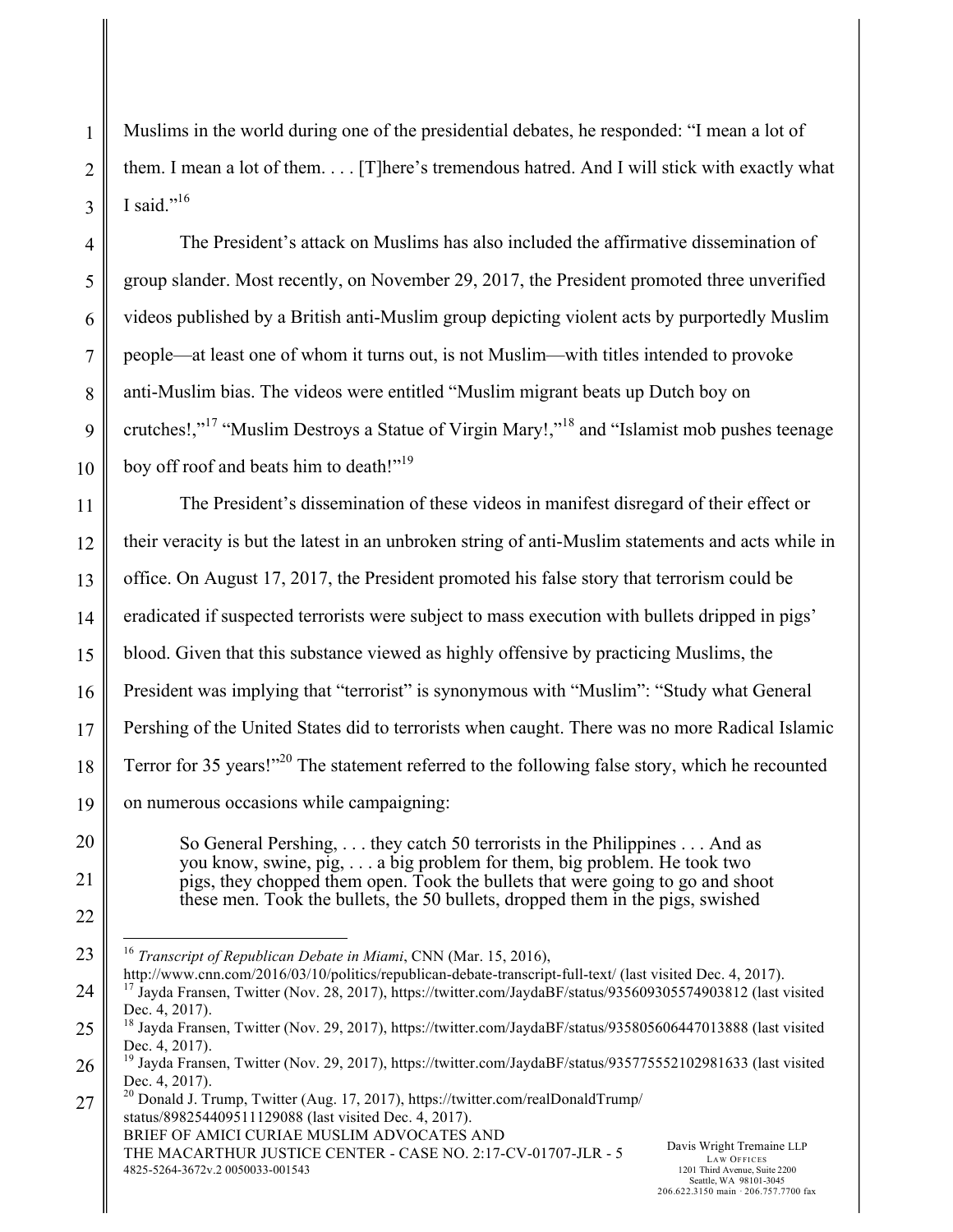them around, so there was blood all over those bullets . . . They put the bullets into the rifles. And they shot 49 men . . . I'm just saying, if we're going to win, we're going to win or let's not play the game and let's not be a country any more. They put the bullets in the rifles and they shot 49 of the 50 men. Dead. Boom. So it was a pig-infested bullet in each one. . . . For 28 years, there was no terrorism.  $\ldots$  We have to do what we have to do. We have to clean it out.<sup>21</sup>

The President has also spread the false story that thousands of Muslims cheered on rooftops during the September 11, 2011 attacks, claiming: "I watched when the World Trade Center came tumbling down. And I watched in Jersey City, New Jersey, where thousands and thousands of people were cheering as that building was coming down. Thousands of people were cheering."<sup>22</sup> In the face of numerous authorities and articles debunking his claim,<sup>23</sup> the President repeated the lie on several occasions.<sup>24</sup>

Significantly, the President's affirmative efforts to vilify Muslims have often focused specifically on Muslim refugees by equating them with terrorists. He has thus equated being a Syrian refugee with being a terrorist: "[W]e cannot allow people to come into the country who want to destroy us, we cannot do it. We can't allow the Syrians. We can't allow the migration of the Syrians into the country."<sup>25</sup> Mr. Trump has also stoked fear of Islam on the basis that his

 <sup>21</sup> *FULL Speech: Donald Trump rally in Dayton, OH 3-12-2016*, YouTube (Mar. 12, 2016),

https://www.youtube.com/watch?v=-9KOAHf4GCw (minutes 43:30 to 43:48) (last visited Dec. 4, 2017); *see also*  Lydia Wheeler, *Trump resurrects story of Muslims shot with pig's blood-dipped bullets,* The Hill (Mar. 12, 2016), http://thehill.com/blogs/blog-briefing-room/news-campaigns/272780-trump-resurrects-story-of-muslims-shotwith-pigs (last visited Dec. 4, 2017); David Mikkelson*, Pershing the Thought,* Snopes (Apr. 28, 2016),

<sup>21</sup> http://www.snopes.com/rumors/pershing.asp (debunking Mr. Trump's story about General Pershing) (last visited Dec. 4, 2017).

<sup>22</sup> Glenn Kessler, *Trump's outrageous claim that 'thousands' of New Jersey Muslims celebrated the 9/11 attacks*, Wash. Post (Nov. 22, 2015), https://www.washingtonpost.com/news/fact-checker/wp/2015/11/22/donald-trumps-

outrageous-claim-that-thousands-of-new-jersey-muslims-celebrated-the-911-attacks/ (last visited Dec. 4, 2017).<br><sup>23</sup> See, e.g., Lauren Carroll, *Fact Checking Trump's claim that thousands in New Jersey cheered when World Trade Center tumbled*, Politifact (Nov. 22, 2015), http://www.politifact.com/truth-o-

<sup>24</sup> meter/statements/2015/nov/22/donaldtrump/fact-checking-trumps-claim-thousands-new-jersey-ch/ (last visited Dec. 4, 2017).

<sup>25</sup> <sup>24</sup> Kessler, *supra*, note 22; AP Archive, Trump Defends 9/11 Celebrations with Article (Nov. 24, 2015), http://www.aparchive.com/metadata/US-OH-Trump-CR-/cadcfee1334d2a1fea065ba383ef6f8e (last visited Dec. 4,

<sup>2017);</sup> Donald J. Trump, Twitter (Nov. 25, 2015), https://twitter.com/realDonaldTrump/status/669682774673137665 (last visited Dec. 4, 2017).

BRIEF OF AMICI CURIAE MUSLIM ADVOCATES AND THE MACARTHUR JUSTICE CENTER - CASE NO. 2:17-CV-01707-JLR - 6 4825-5264-3672v.2 0050033-001543 LAW OFFICES <sup>25</sup> *FULL Speech: Donald Trump rally in Dayton, OH 3-12-2016*, YouTube (Mar. 12, 2016), https://www.youtube.com/watch?v=-9KOAHf4GCw (minutes 42:45 to 46:45) (last visited Dec. 4, 2017).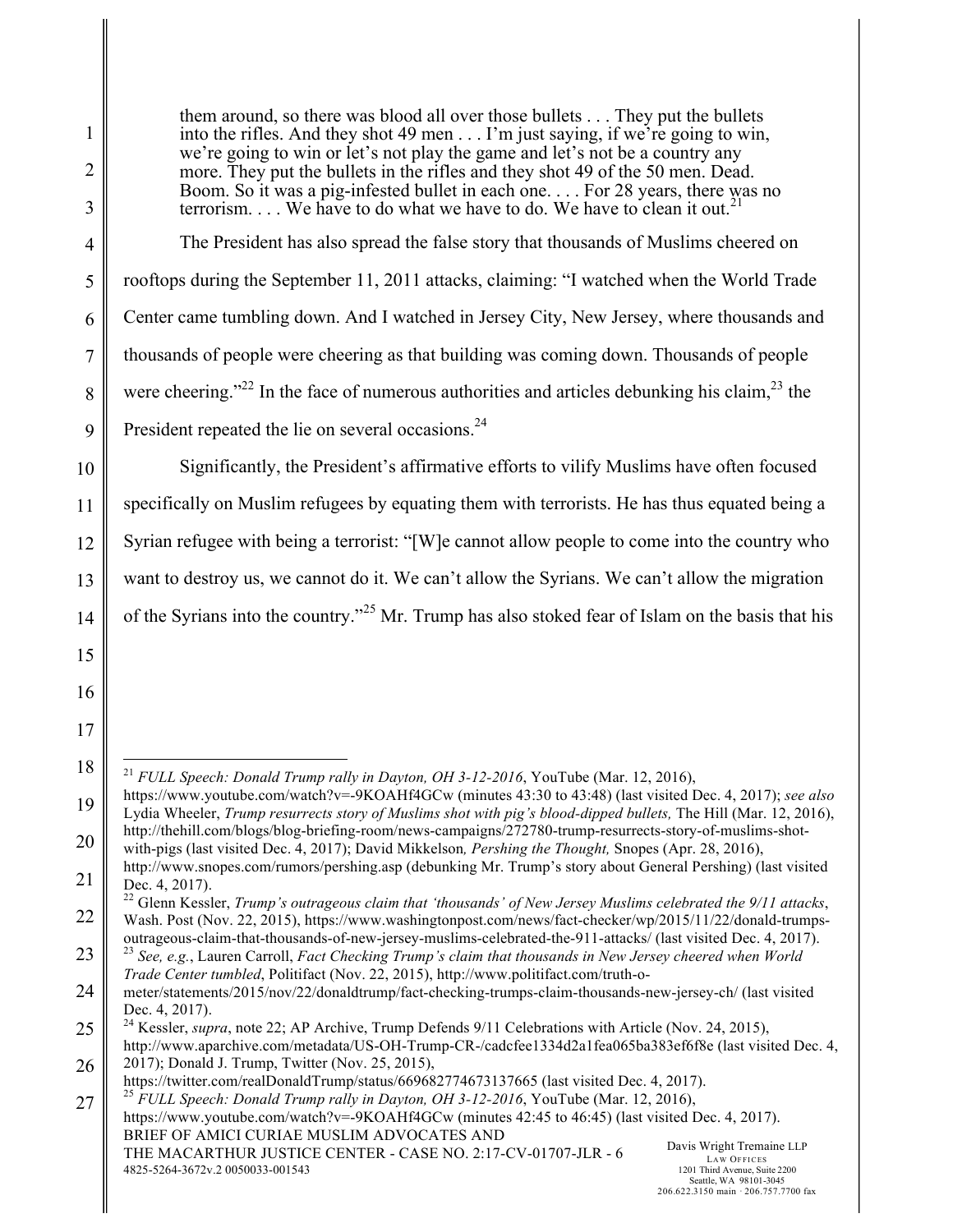election opponent would "let the Muslims flow in"<sup>26</sup> and stoked fear that "[r]efugees are trying to take over our children" by telling them "how wonderful Islam is."<sup>27</sup>

# **B. The President Has Expressly Stated His Intent To Curtail The Rights Of Muslims, Including By Restricting Their Entry To The United States.**

The President has also made clear his express intent to curtail the rights of Muslims in various ways—including most notably to restrict their entry into the United States and to do so in part by banning refugees.

Indeed, the signature promise of his campaign has always been that he would restrict the entry of Muslims into the United States. He has further prioritized a ban on prohibiting the entry of Muslim refugees. From the early days of his Presidential campaign, Mr. Trump promised that, if elected, he would "be looking at" getting "rid of" Muslims.<sup>28</sup> On December 7, 2015, Mr. Trump announced on his website: "Donald J. Trump is calling for a total and complete shutdown of Muslims entering the United States."<sup>29</sup> The same day that Mr. Trump issued this announcement, he also disseminated it to his millions of Twitter followers with the title "Statement on Preventing Muslim Immigration"<sup>30</sup> and, further equating Muslims with hatred and terror, he tweeted, "Just put out a very important policy statement on the extraordinary influx of hatred  $\&$  danger coming into our country.<sup>31</sup> At a rally the same day, Mr. Trump claimed numerous times that "[w]e have no choice" but to implement "a total and complete shutdown of Muslims."<sup>32</sup> Asked how border officials would ideally implement his 26 Donald J. Trump, Twitter (Mar. 22, 2016), https://twitter.com/realDonaldTrump/ status/712473816614772736 (last visited Dec. 4, 2017). <sup>27</sup> *Donald Trump Remarks in Manchester, New Hampshire*, C-SPAN (Jun. 13, 2016), https://www.cspan.org/video/?410976-1/donald-trump-delivers-remarks-national-security-threats (minutes 20:05 to 20:30) (last visited Dec. 4, 2017).<br><sup>28</sup> See Schleifer, *supra* note 12.

1201 Third Avenue, Suite 2200 Seattle, WA 98101-3045 206.622.3150 main · 206.757.7700 fax

BRIEF OF AMICI CURIAE MUSLIM ADVOCATES AND THE MACARTHUR JUSTICE CENTER - CASE NO. 2:17-CV-01707-JLR - 7 4825-5264-3672v.2 0050033-001543 Davis Wright Tremaine LLP LAW OFFICES *Our Country's Representatives Can Figure Out What the Hell is Going On!*, YouTube (Dec. 8, 2015), https://www.youtube.com/watch?v=LRxozK6Bpvk (minutes 0:00 to 0:36) (last visited Dec. 4, 2017).

<sup>&</sup>lt;sup>29</sup> Press Release, Trump-Pence, *Donald J. Trump Statement on Preventing Muslim Immigration* (Dec. 7, 2015), https://web.archive.org/web/20170508054010/

https://www.donaldjtrump.com/press-releases/donald-j.-trump-statement-on-preventing-muslim-immigration (Internet Archive record on May 8, 2017) (last visited Dec. 4, 2017).

 $30$  Donald J. Trump, Twitter (Dec. 7, 2015), https://twitter.com/realDonaldTrump/ status/673993417429524480 (last visited Dec. 4, 2017). <sup>31</sup> Donald J. Trump, Twitter (Dec. 7, 2015), https://twitter.com/realdonaldtrump/status/673982228163072000 (last visited Dec. 4, 2017).<br><sup>32</sup> *Donald J. Trump is Calling for a Total and Complete Shutdown of Muslims Entering the United States Until*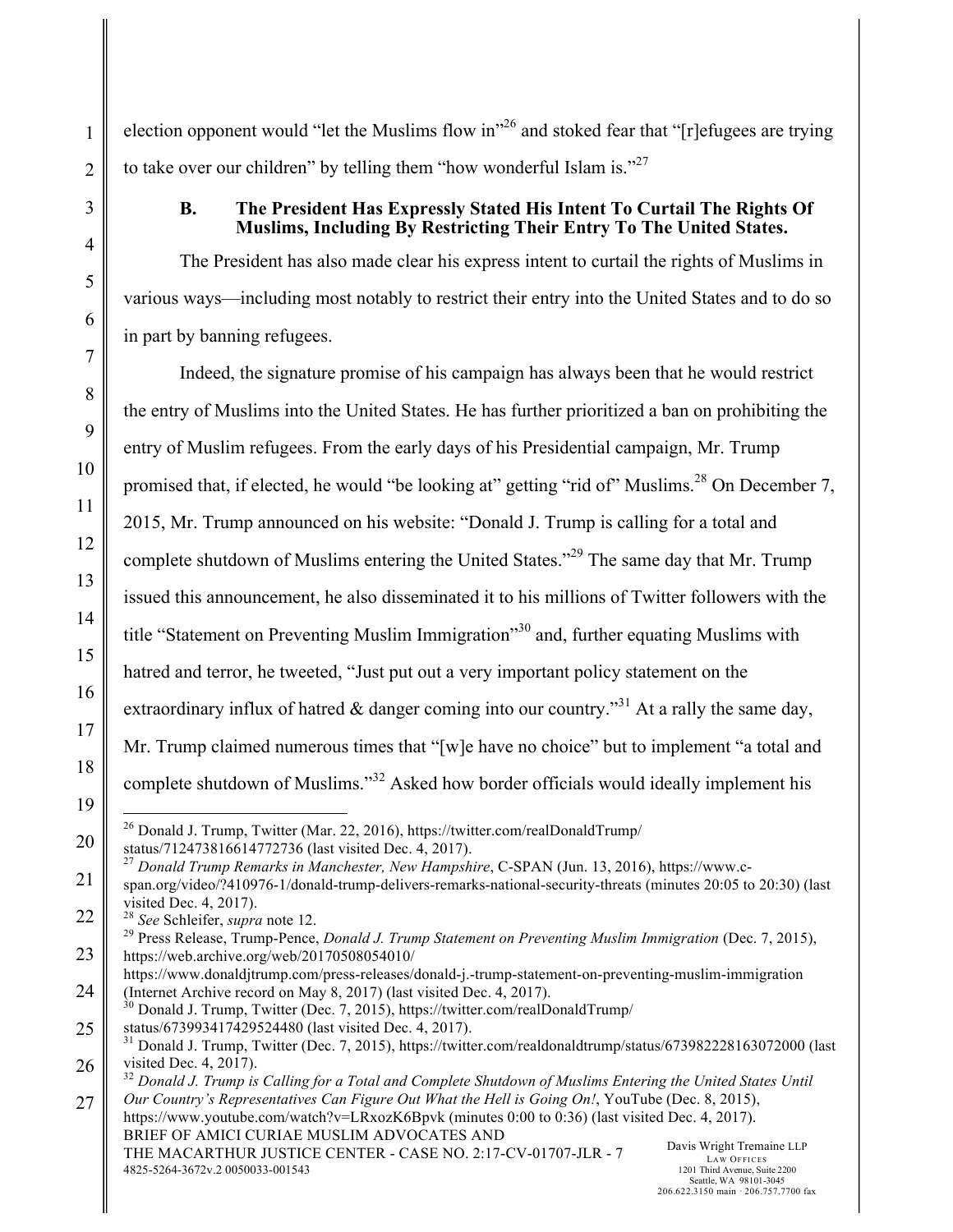1

2

3

plan, Mr. Trump explained: "They would say, 'are you Muslim?'" and that "if they said yes, they would not be allowed in the country."33 His complete equation of terrorism with a faith of 1.6 billion people, including approximately 3.3 million American citizens, is clear.

The President has also advocated for a registry of all Muslims in America in the teeth of direct comparisons to the Nazis' registration of Jewish people. On November 20, 2015, for instance, Mr. Trump stated that he would "certainly implement" a database tracking Muslims in the United States.<sup>34</sup> Asked whether he would favor making Muslims legally obligated to register into the database, Mr. Trump responded, "They have to be—they have to be."<sup>35</sup> Again, given the opportunity to clarify whether he was "ruling out a database on all Muslims?", Mr. Trump doubled down, stating "No not at all." <sup>36</sup> And, perhaps most appallingly, when asked how registering Muslims would be different from the Nazis' registration of Jewish people, he expressed indifference, saying four times: "You tell me."<sup>37</sup>

The President even went so far as to expressly justify his intent to restrict the flow of Muslims by reference to executive orders targeting Japanese Americans during World War II, saying: "Take a look at Presidential proclamations back a long time ago . . . what [President Roosevelt] was doing with Germans, Italians, and Japanese because he had to do it."<sup>38</sup> When asked whether he was given "any pause at all" by being compared to Hitler, Mr. Trump responded "No,"<sup>39</sup> and justified banning Muslims based on President Roosevelt's treatment of

- implement-muslim-database-n466716 (last visited Dec. 4, 2017).<br><sup>35</sup> *Id.* 36 *See Lauren Carroll, <i>In Context: Donald Trump's comments on a database of American Muslims*, Politifact (Nov.
- 24, 2015), http://www.politifact.com/truth-o-meter/article/2015/nov/24/donald-trumps-comments-database-

 <sup>33</sup> *Donald Trump On Muslim Travel Ban, Obama And 2016*, YouTube (Dec. 8, 2015), https://www.youtube.com/watch?v=5I3E3-U-1jc (minutes 14:58 to 15:14) (last visited Dec. 4, 2017); *Hardball* 

with Chris Matthews Transcript 12/8/15, MSNBC (Dec. 8, 2015),<br>http://www.msnbc.com/transcripts/hardball/2015-12-08 (last visited Dec. 4, 2017). <sup>34</sup> Vaughn Hillyard, *Donald Trump's Plan for a Muslim Database Draws Comparison to Nazi Germany,* NBC News (Nov. 20, 2015), http://www.nbcnews.com/politics/2016-election/trump-says-he-would-certainly-

american-muslims/ (last visited Dec. 4, 2017).<br><sup>37</sup> *See* Hillyard, *supra* note 34.<br><sup>38</sup> *Donald Trump On Muslim Travel Ban, Obama And 2016*, YouTube (Dec. 8, 2015). https://www.youtube.com/watch?v=5I3E3-U-1jc (minutes 00:46 to 01:03) (last visited Dec. 4, 2017). 39 Miriam Hernandez, *Trump Cites History to Defend Muslim Immigration Ban,* ABC 7 (Dec. 9, 2015),

BRIEF OF AMICI CURIAE MUSLIM ADVOCATES AND THE MACARTHUR JUSTICE CENTER - CASE NO. 2:17-CV-01707-JLR - 8 4825-5264-3672v.2 0050033-001543 Davis Wright Tremaine LLP LAW OFFICES http://abc7.com/politics/trump-cites-history-to-defend-muslim-immigration-ban/1116396/ (Dec. 4, 2017).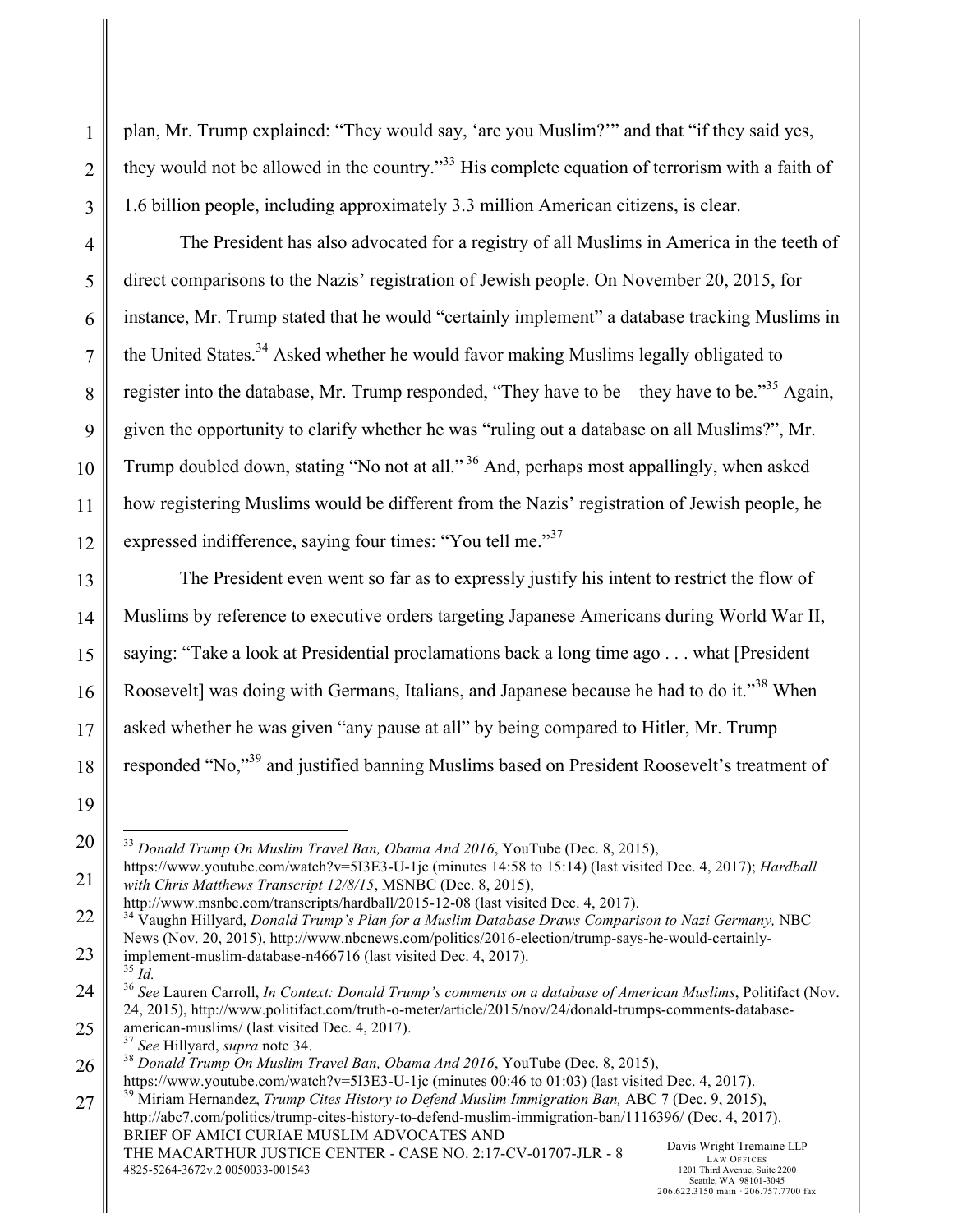Japanese Americans.<sup>40</sup> Two days later, Mr. Trump defended his position by tweeting a link to an article stating that Islam is a "very evil and wicked religion," a "false religion," advocating that Muslims should be banned, and making further analogy to the treatment of Japanese during World War II $41$ 

As part of advocating a ban on entry of nationals from predominately Muslim countries, the President consistently embraced a ban on refugees, and Syrian refugees in particular, describing the latter as "one of the great Trojan horses" and saying that "[w]e cannot let them into this country, period."<sup>42</sup> On numerous occasions, he urged that refugees should be banned because "[t]hey may be from Syria, they may be ISIS" and stoked fear that "[t]his is a migration, they have no anything, but they have cellphones — with ISIS flags on them and worse."<sup>43</sup> He claimed that the United States had accepted "tens of thousands of Syrian refugees ... who are definitely in many cases ISIS aligned."<sup>44</sup>

#### **C. The President Has Reaffirmed His Discriminatory Intent On Numerous Occasions Since Taking Office.**

Mr. Trump has never backed down from his hateful statements and pledges since assuming the Office of the President; in fact, he has repeatedly reaffirmed them. As discussed above, *as President*, Mr. Trump has expressly stated that he would implement policy to favor Christian refugees; affirmatively shared propaganda videos depicting purported violence by Muslims without regard to their authenticity or their defamatory consequences for innocent Muslims; and promoted propaganda such as his false story of a mass execution of terrorists

1

2

<sup>40</sup> *Id.* <sup>41</sup> Donald J. Trump, Twitter (Dec. 10, 2015), https://twitter.com/realDonaldTrump/ status/675034063447662592 (last visited Dec. 4, 2017); *see also* Sarah Larimer, *Why Franklin Graham says Donald Trump is right about stopping Muslim immigration,* Wash. Post (Dec. 10, 2015),

https://www.washingtonpost.com/news/acts-of-faith/wp/2015/12/10/why-franklin-graham-says-donald-trump-is-

right-about-stopping-muslim-immigration/ (last visited Dec. 4, 2017).<br><sup>42</sup> Tal Kopan, *Donald Trump: Syrian refugees a 'Trojan horse'*, CNN (Nov. 16, 2015),<br>http://www.cnn.com/2015/11/16/politics/donald-trump-syrian-refuge <sup>43</sup> Ben Kamisar, *Trump to Syrian refugee children: 'You can't come here'*, The Hill (Feb. 8, 2016),

http://thehill.com/blogs/ballot-box/gop-primaries/268614-trump-to-syrian-refugee-children-you-cant-come-here

<sup>(</sup>last visited Dec. 4, 2017). <sup>44</sup> *Trump: Taking in Syrian Refugees 'Great Trojan Horse'*, MSNBC (Oct. 19, 2016) http://www.msnbc.com/msnbc-quick-cuts/watch/trump-taking-in-syrian-refugees-great-trojan-horse-789644867592 (last visited Dec. 4, 2017).

BRIEF OF AMICI CURIAE MUSLIM ADVOCATES AND THE MACARTHUR JUSTICE CENTER - CASE NO. 2:17-CV-01707-JLR - 9 4825-5264-3672v.2 0050033-001543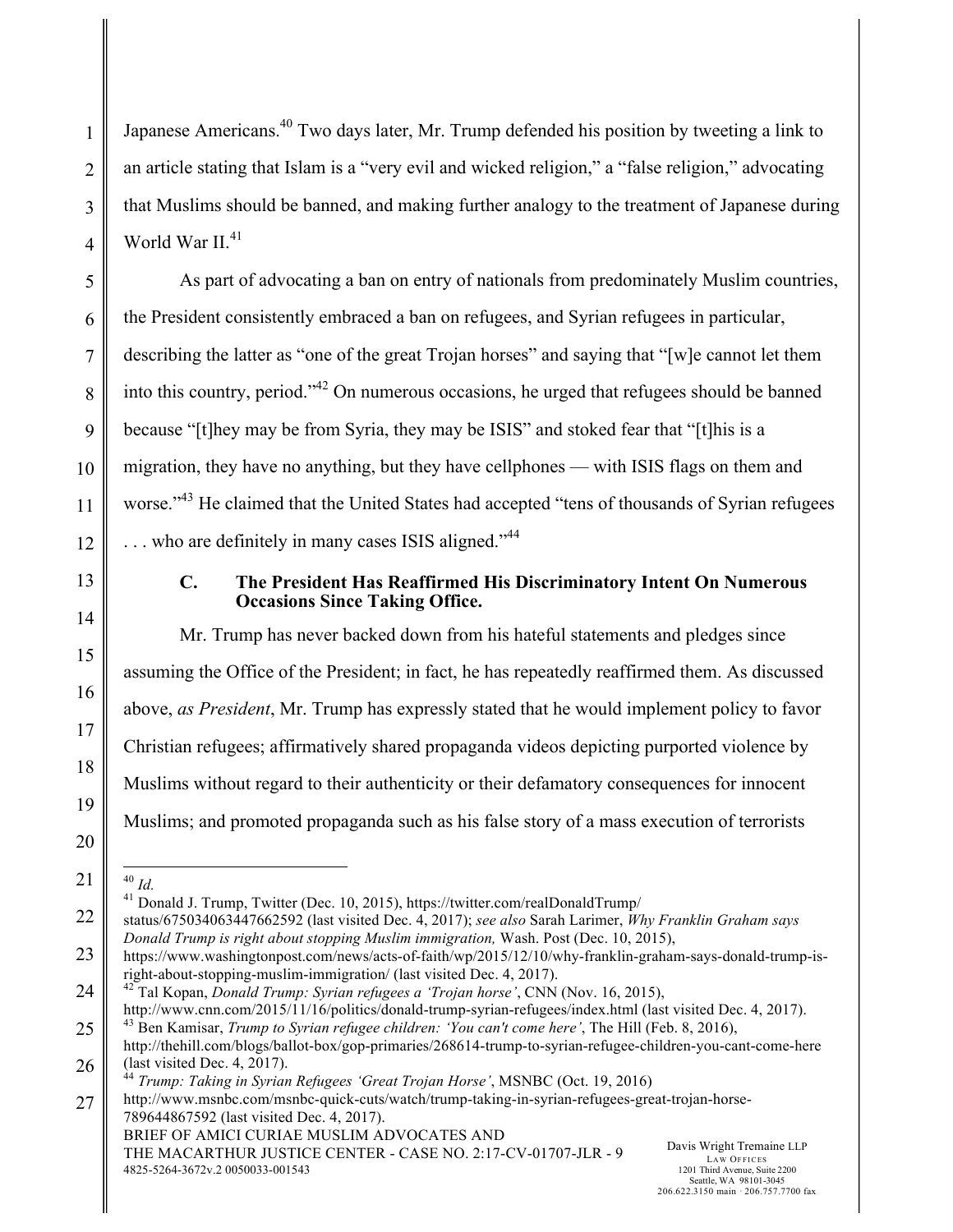1

2

using weapons dipped in pigs' blood. Continuing his discriminatory rhetoric specific to Muslim migrants, the President has also repeated his oft-expressed view that "[t]he assimilation [of Muslims in the U.S.] has been very, very hard. It's been a very, very difficult process."<sup>45</sup>

Senior members of the Trump Administration have expressly acknowledged that his executive orders, including the present one, are motivated by negative stereotypes caricaturing all Muslims as terrorists. Following the issuance of Refugee Ban 3.0, the President's Deputy Press Secretary was recently, squarely asked: "Does the President think that Muslims are a threat to the United States?" Acknowledging the basis for the Refugee Ban in religious stereotype, he responded, "*[T]he President has addressed these issues with the travel order that he issued earlier this year and the companion proclamation*."46

The President himself has made this discriminatory intent just as clear. After courts enjoined EO-1, which included provisions limiting refugee admission and banning refugees from certain countries, the President expressly complained that the refugees being admitted to the United States as a result included a large percentage of Muslims, tweeting: "72% of refugees admitted into U.S. (2/3-2/11) during COURT BREAKDOWN are from 7 countries: SYRIA, IRAQ, SOMALIA, IRAN, SUDAN, LIBYA & YEMEN."<sup>47</sup> Following his issuance of EO-2—and in the direct lead up to the present order—the President repeatedly derided his own Department of Justice for taking an approach that was too "politically correct."<sup>48</sup> The only plausible interpretation of that criticism is that the President understands his executive orders as "politically incorrect," i.e., based on an anti-Muslim presumption. He has also stated his view

 <sup>45</sup> Chris Cillizza, *Donald Trump's explanation of his wire-tapping tweets will shock and amaze you*, Wash. Post (Mar. 16, 2017), https://www.washingtonpost.com/

news/the-fix/wp/2017/03/16/donald-trump-explained-twitter-the-universe-and-everything-to-tucker-carlson/ (last visited Dec. 4, 2017).<br><sup>46</sup> The White House, *Press Gaggle by Principal Deputy Press Secretary Raj Shah en route St. Louis, MO* 

<sup>(</sup>November 29, 2017) (emphasis added), https://www.whitehouse.gov/the-press-office/2017/11/29/press-gaggle-

principal-deputy-press-secretary-raj-shah-en-route-st-louis (last visited Dec. 4, 2017).<br><sup>47</sup> Donald J. Trump, Twitter (Feb. 12, 2017), https://twitter.com/realDonaldTrump/status/830747067379232769 (last visited Dec. 4, 2017).

BRIEF OF AMICI CURIAE MUSLIM ADVOCATES AND THE MACARTHUR JUSTICE CENTER - CASE NO. 2:17-CV-01707-JLR - 10 4825-5264-3672v.2 0050033-001543 <sup>48</sup> Donald J. Trump, Twitter (June 5, 2017), https://twitter.com/realDonaldTrump/ status/871899511525961728 (last visited Dec. 4, 2017).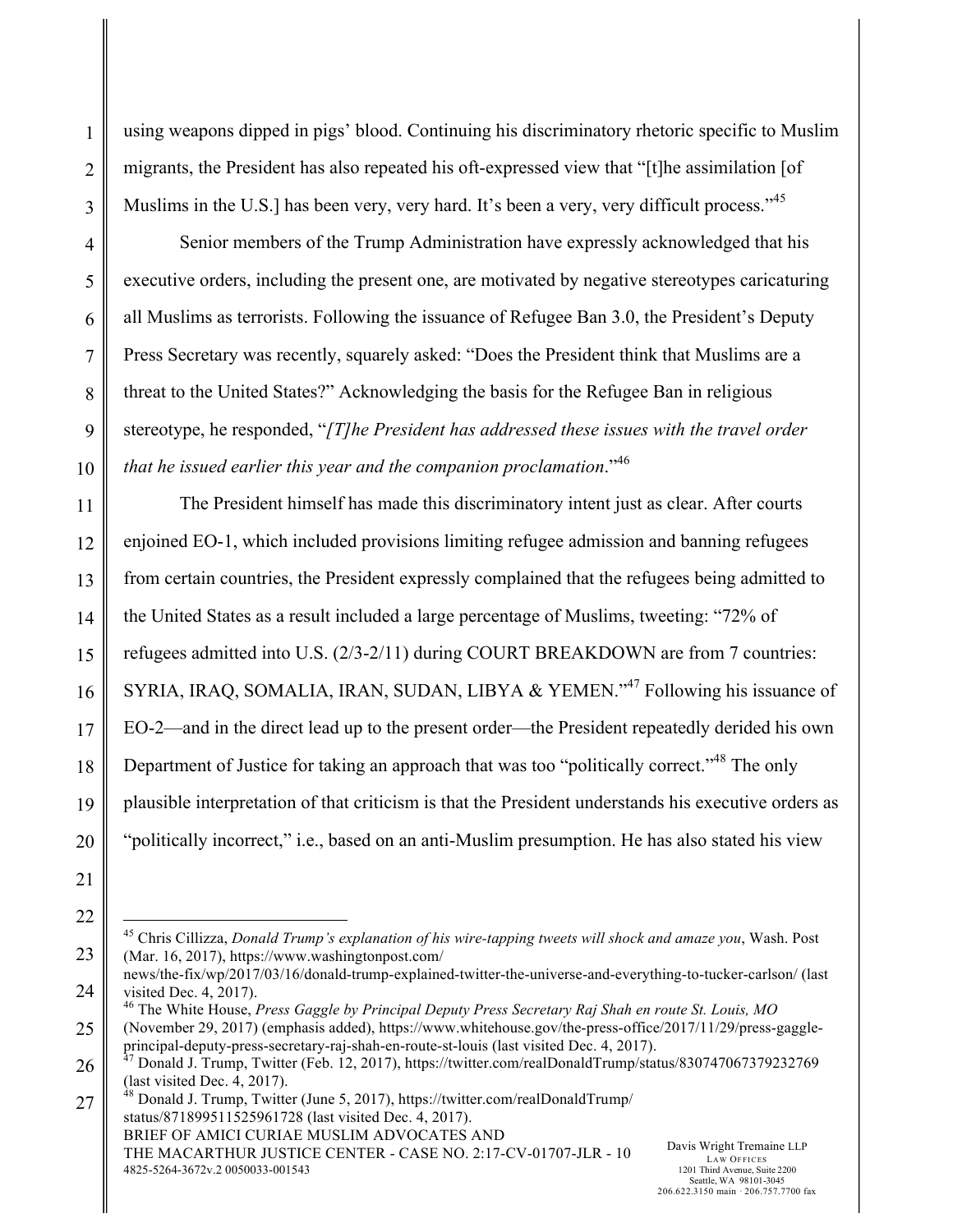that "The travel ban into the United States should be far larger, tougher and more specific."<sup>49</sup> This is precisely what he has done with Refugee Ban 3.0, which makes the ban on refugees indefinite and has an especially drastic impact on Muslim refugees.

4 5

6

7

8

9

10

11

12

13

1

2

3

# **II. THE PREDECESSOR ORDERS THAT PRECEDED AND GAVE RISE TO REFUGEE BAN 3.0 WERE MOTIVATED ON THEIR FACE BY ANTI- MUSLIM ANIMUS.**

Refugee Ban 3.0 is a continuation and expansion of the temporary refugee suspensions in EO-1 and EO-2. Both of those predecessors contained on their face evidence of anti-Muslim animus. EO-1 prioritized the processing of refugee applications from religious minorities, a provision that, by the President's own admission, was designed to benefit Christian refugees from Muslim-majority countries. And both EO-1 and EO-2 made explicit reference to "honor killings," an attempt to communicate anti-Muslim animus that is wholly unrelated to national security. Refugee Ban 3.0 flows directly from these openly discriminatory orders, and is motivated by the same anti-Muslim animus that animated its predecessors.

14 15

16

17

18

19

20

21

22

23

24

#### **A. The Refugee Ban Provision Of EO-1 Included A Priority Designed To Benefit Christian Refugees In Muslim-Majority Nations At The Expense Of Muslim Refugees.**

EO-1 explicitly required that refugee admissions be "prioritize[d]" if the refugee made a claim "on the basis of religious-based persecution."<sup>50</sup> However, this priority was only available if "the religion of the individual is a minority religion in the individual's country of nationality."<sup>51</sup> As the President explained in public statements made the day he signed EO-1, this provision was designed to favor Christians, and to allow Christians from Muslim-majority countries the ability to continue coming to the United States as refugees*. <sup>52</sup>* Further, EO-2 eliminated the explicit reference to religious minorities but continued to operate as a ban on

25

26

27

BRIEF OF AMICI CURIAE MUSLIM ADVOCATES AND THE MACARTHUR JUSTICE CENTER - CASE NO. 2:17-CV-01707-JLR - 11 4825-5264-3672v.2 0050033-001543 49 Donald J. Trump, Twitter (Sept. 15, 2017), https://twitter.com/realDonaldTrump/ status/908645126146265090 (last visited Dec. 4, 2017). <sup>50</sup> 82 F.R. 8977 § 5(b) (Jan. 27, 2017). 51 *Id*. <sup>52</sup> *See* Part I.A., *supra*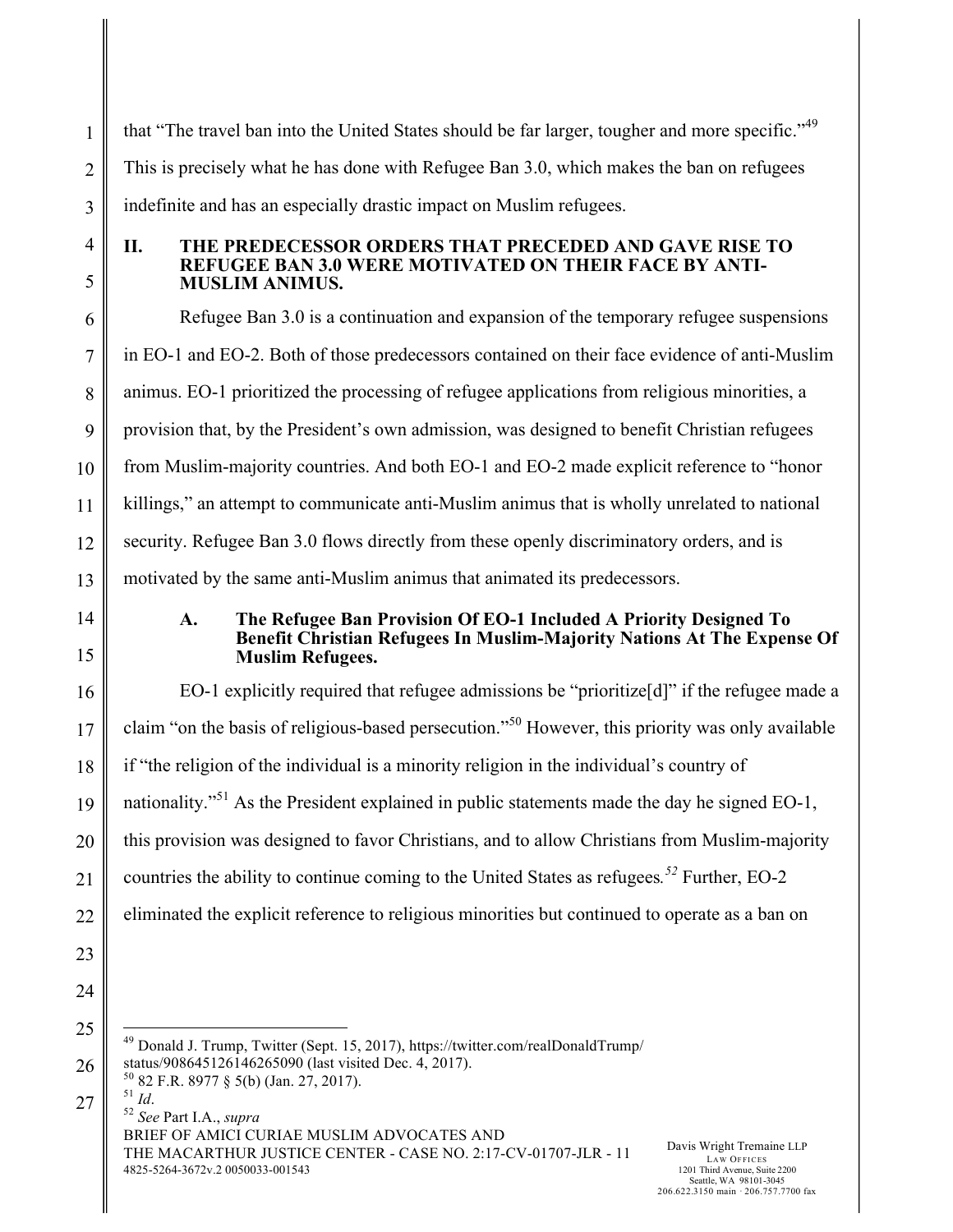Muslims, changing the religious composition of refugees entering the United States—from 50% Muslim and 41% Christian to 57% Christian and 31% Muslim.<sup>53</sup>

## **B. Both EO-1 And EO-2 Refer To "Honor Killings"—A Term Used Commonly And Almost Exclusively To Denigrate Muslims.**

In addition to the specific exception designed to disfavor Muslim refugees, the texts of both EO-1 and EO-2 contain on their face language that reveals an invidious anti-Muslim intent and is otherwise inexplicable. Both invoke, as justification, the practice of "honor killings" the homicide of a family member, typically female, due to the perpetrator's belief that the victim has shamed the family, usually by violating a religious tenet. Yet the idea of an "honor killing" is wholly unrelated to the problem of international terrorism. Instead, it is deployed in current political discourse as a coded message to invoke and reinforce animus against Muslims by painting them as violent and uncivilized. Expressions of concern about "honor killings" are hence not neutral references to all gender-based violence: they are a means of affirming and propagating anti-Muslim stereotypes upon which the President and his surrogates have relied to justify banning the entry of Muslims in the United States.

In EO-1, the term "honor killings" appears in the very first section as part of the motivation for the order to prohibit "those who engage in acts of bigotry or hatred . . . including 'honor' killings" from entering the United States. EO-1 § 1. EO-1 further required that the Secretary of Homeland Security collect data on "'honor killings' in the United States by foreign nationals." *Id*. § 10(iii). EO-2 reiterated this command. EO-2 § 11(a)(iii) (requiring that the Secretary of Homeland Security "collect and make publicly available . . . information regarding the number and types of acts of *gender-based violence against women, including so- called 'honor killings,'* in the United States by foreign nationals") (emphasis added).

These references are inexplicable given the putative purpose of the two orders. There is no known association between the incidence of "honor killings" and the likelihood that a

BRIEF OF AMICI CURIAE MUSLIM ADVOCATES AND THE MACARTHUR JUSTICE CENTER - CASE NO. 2:17-CV-01707-JLR - 12 4825-5264-3672v.2 0050033-001543  $53$  (Cmpl. ¶ 89.)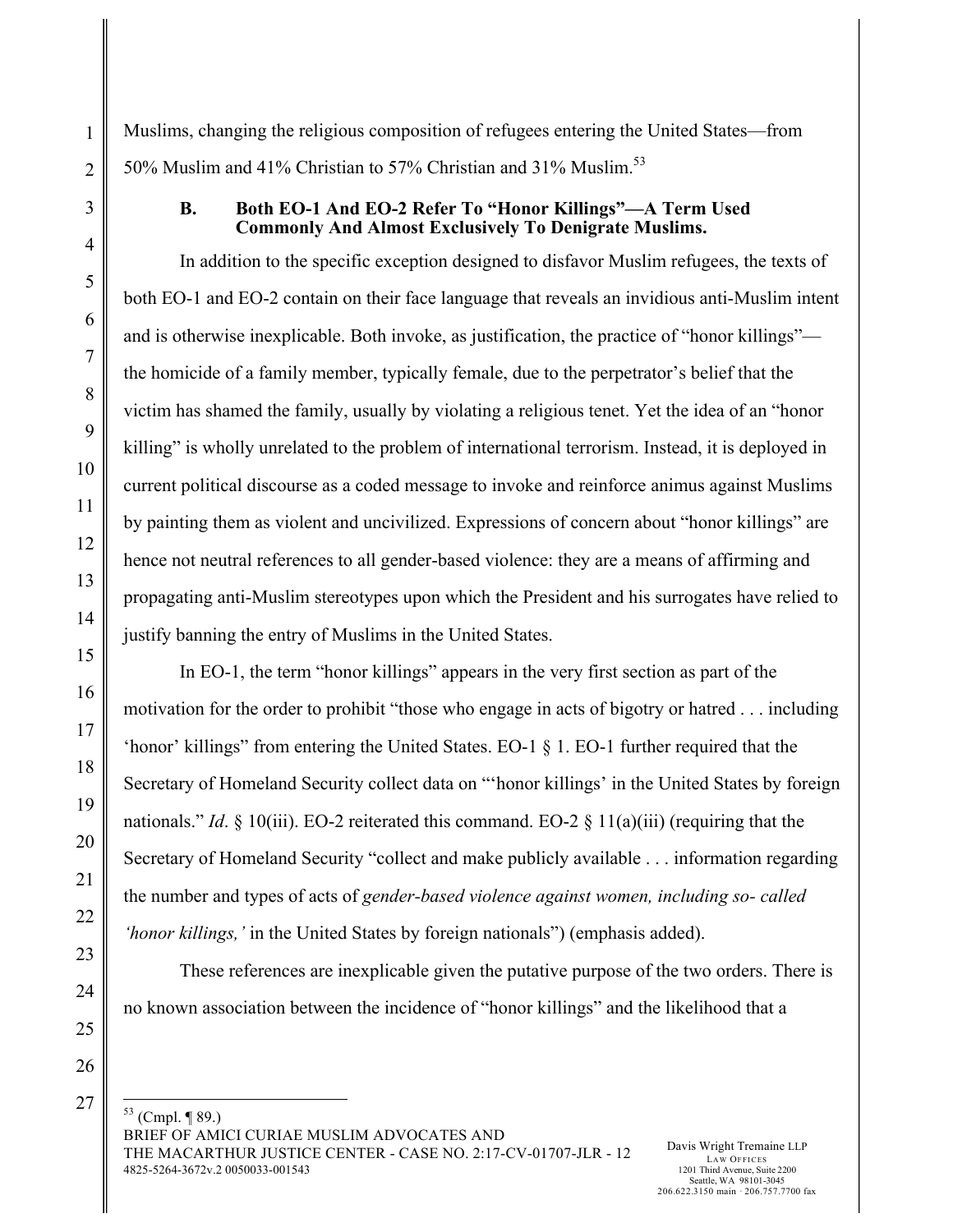government of one of the covered nations will supply information requested by U.S. immigration authorities.

There is no correlation between Islam and intrafamilial violence against women.<sup>54</sup> While regional rates vary, the incidence of intrafamilial violence exceeds 19 percent everywhere in the world except East Asia.<sup>55</sup> To the extent the term "honor killings" isolate a specific subcategory of domestic violence, "[h]onor crimes are committed worldwide and . . . cu[t] across cultures and religions."56 Nor do Muslims condone such violence more often than non-Muslims.57 To the contrary, Muslim religious leaders have repeatedly and forcefully condemned violence against women.<sup>58</sup>

Despite all this, the term "honor killing" is used in current political discourse almost exclusively to refer to Muslims, and thereby to promote that Muslims are distinctively violent and uncivilized. There is a "constant association" of honor killings stories with "the Middle East and South Asia, or immigrant communities originating in these regions, [which] has given them a special association with Islam."<sup>59</sup>

Individuals and groups with anti-Muslim biases commonly invoke so-called "honor crimes" as a phenomenon that supposedly "divides civilized societies from uncivilized

1

2

3

4

5

6

7

8

9

10

11

12

13

14

15

16

17

18

21 *United Kingdom*, 20 Crim. Just. Pol'y Rev. 475, 480 (2009) ("Honor killings cut across ethnic, class, and religious lines [and are committed] not only by Muslims but also by Druze, Christians, and occasionally Jews."). <sup>57</sup> *The Gallup Coexist Index 2009: A Global Study of Interfaith Relations* 34 (2009), https://ec.europa.eu/migrant-

 <sup>54</sup> K.M. Devries et al., *The Global Prevalence of Intimate Partner Violence Against Women*, 340 Science 1527, 1527 (2013) (estimating that 30 percent of women "aged 15 and over have experienced, during their lifetime,

<sup>19</sup>

<sup>20</sup> <sup>55</sup> *Id.* at 1528.<br><sup>56</sup> Brittany E. Haves et al., *An Exploratory Study of Honor Crimes in the United States*, 31 J. Fam. Violence 303, 304 (2016); Aisha Gill, *Honor Killings and the Quest for Justice in Black and Minority Ethnic Communities in the* 

<sup>22</sup> integration/librarydoc/the-gallup-coexist-index-2009-a-global-study-of-interfaith-relations (last visited Dec. 4, 2017). <sup>58</sup> *See, e.g.*, Paola Loriggio, *Shafia Murders: Imams Issue Fatwa Against Honour Killings, Domestic Violence*,

<sup>23</sup> Huffington Post (Feb. 4, 2012), http://www.huffingtonpost.ca/2012/02/04/honour-killi%20ng-imams-fatwa-

<sup>24</sup> against n 1254697.html (last visited Dec. 4, 2017) (Rather than condoning gender- based violence, "Islam and Islamic law . . . [over time] are coming to be invoked more and more *against* honor crimes."); Lila Abu-Lughod, DO MUSLIM WOMEN NEED SAVING? 139 (2013); Gill, *supra*, at 480 ("[B]oth Sharia law (Islamic law) and

<sup>25</sup> customary law alike have strict guidelines forbidding [honor killings].").

<sup>26</sup> <sup>59</sup> Abu-Lughod, *supra* fn. 58, at 114; *accord* Sherene Razack, CASTING OUT: THE EVICTION OF MUSLIMS FROM WESTERN LAW AND POLITICS 128 (2008) (explaining how the same crime is labeled a crime of "passion" or of

<sup>27</sup> "honor" depending on the religious identity of the perpetrator in a way that "reifies Muslims as stuck in premodernity"); Inderpal Grewal, *Outsourcing Patriarchy: Feminist Encounters, Transnational Mediations and* 

BRIEF OF AMICI CURIAE MUSLIM ADVOCATES AND THE MACARTHUR JUSTICE CENTER - CASE NO. 2:17-CV-01707-JLR - 13 4825-5264-3672v.2 0050033-001543 *the Crime of 'Honour Killings,'* 15 Int'l Feminist J. Pol. 1, 5 (2013).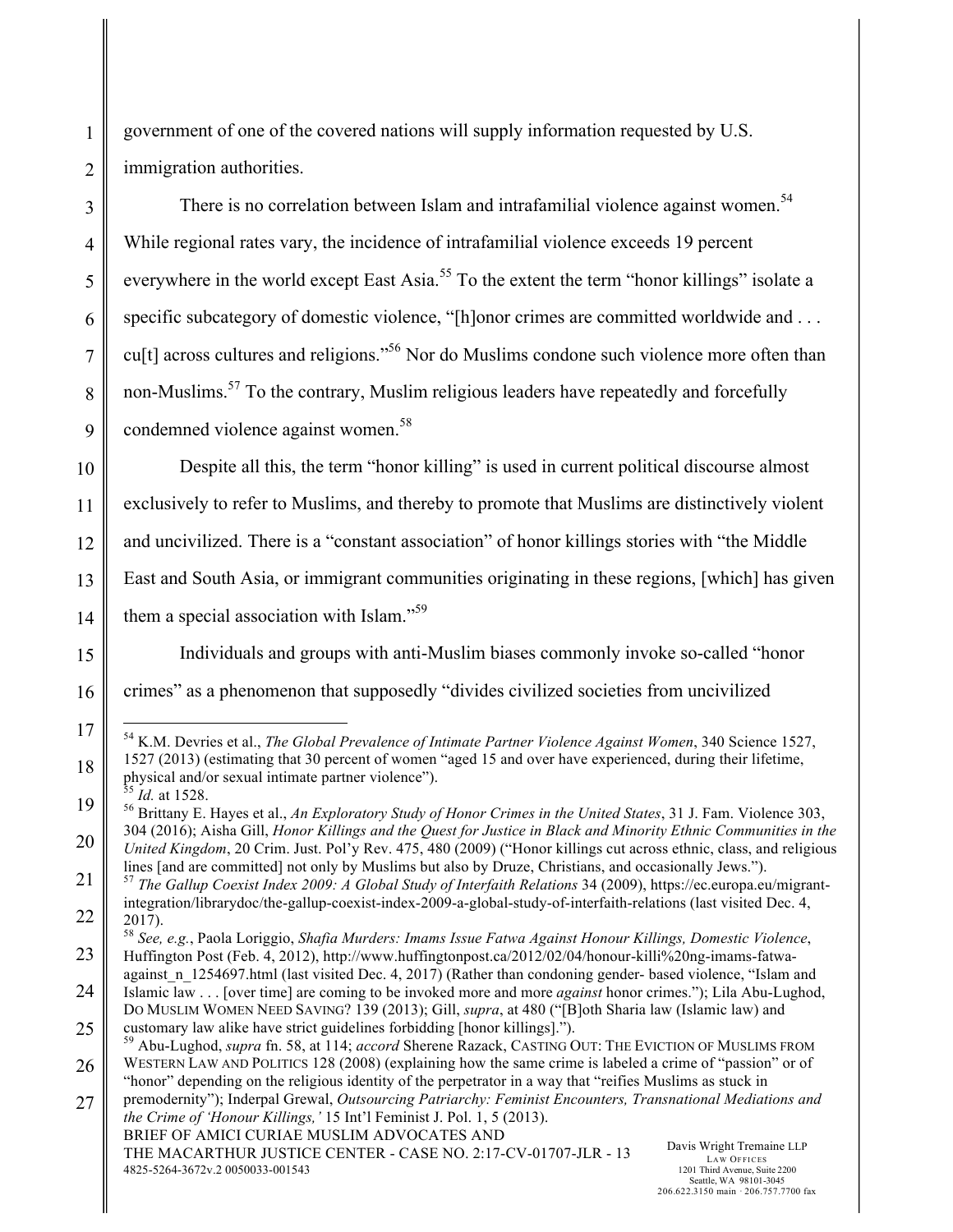societies,<sup>360</sup> notwithstanding the pervasive occurrence of intrafamilial violence against women across cultures.<sup>61</sup> Anti-Muslim organizations and websites commonly depict Muslims as "inherently violent" and prone to "rape, sexual abuse against children, violent acts caused by a *culture of honour*, violence within arranged marriages, threats against public individuals and physical violence against non-Muslims."<sup>62</sup>

Coded stereotypes like these have frequently been used against disfavored minorities in U.S. politics. For example, Jim Crow was defended by "coded" appeals to white supremacy framed in terms of "African-Americans' illegitimate sexual relations and proclivity to crime."63 Coded invocations of racial fears are still employed in political debate.<sup>64</sup> The use of "subtle" allusions to negative stereotypes has been shown to reap political rewards because dog whistles "activate racial attitudes" while maintaining a measure of deniability.<sup>65</sup> That is precisely the function the reference to "honor killings" in EO-1 and EO-2 plays.

In sum, neither EO-1's nor EO-2's reference to "honor killings" can be written off as neutral nor superfluous. Instead, they are invocations of common negative stereotypes used to malign Muslims as violent and uncivilized—precisely the same negative, hateful, and false stereotypes that President Trump has conjured before and after inauguration. Such references undermine the purported justifications for those orders, and Refugee Ban 3.0 that followed and rendered these measures into permanent law, and show all to reflect impermissible animus against Muslims.

BRIEF OF AMICI CURIAE MUSLIM ADVOCATES AND

THE MACARTHUR JUSTICE CENTER - CASE NO. 2:17-CV-01707-JLR - 14 4825-5264-3672v.2 0050033-001543

Davis Wright Tremaine LLP LAW OFFICES 1201 Third Avenue, Suite 2200 Seattle, WA 98101-3045 206.622.3150 main · 206.757.7700 fax

<sup>&</sup>lt;sup>60</sup> *Id.* at 115.<br><sup>61</sup> Devries, *supra*, at 1528<br><sup>62</sup> Mattias Ekman, *Online Islamophobia and the Politics of Fear: Manufacturing the Green Scare*, 38 Ethnic &

Racial Stud. 1986, 1995 (2015) (emphasis added).<br><sup>63</sup> Tali Mendelberg, THE RACE CARD: CAMPAIGN STRATEGY, IMPLICIT MESSAGING, AND THE NORM OF EQUALITY<br>94-95 (2001).

<sup>&</sup>lt;sup>64</sup> Jon Hurwitz & Mark Peffley, *Playing the Race Card in the Post–Willie Horton Era: The Impact of Racialized Code Words on Support for Punitive Crime Policy*, 69 Pub. Opinion Q. 99 (2005) (demonstrating the racially

loaded effect of crime-related language).<br><sup>65</sup> Nicholas A. Valentino et al. *Cues That Matter: How Political Ads Prime Racial Attitudes During Campaigns*, 96 Am. Pol. Sci. Rev. 75, 75–76 (2002).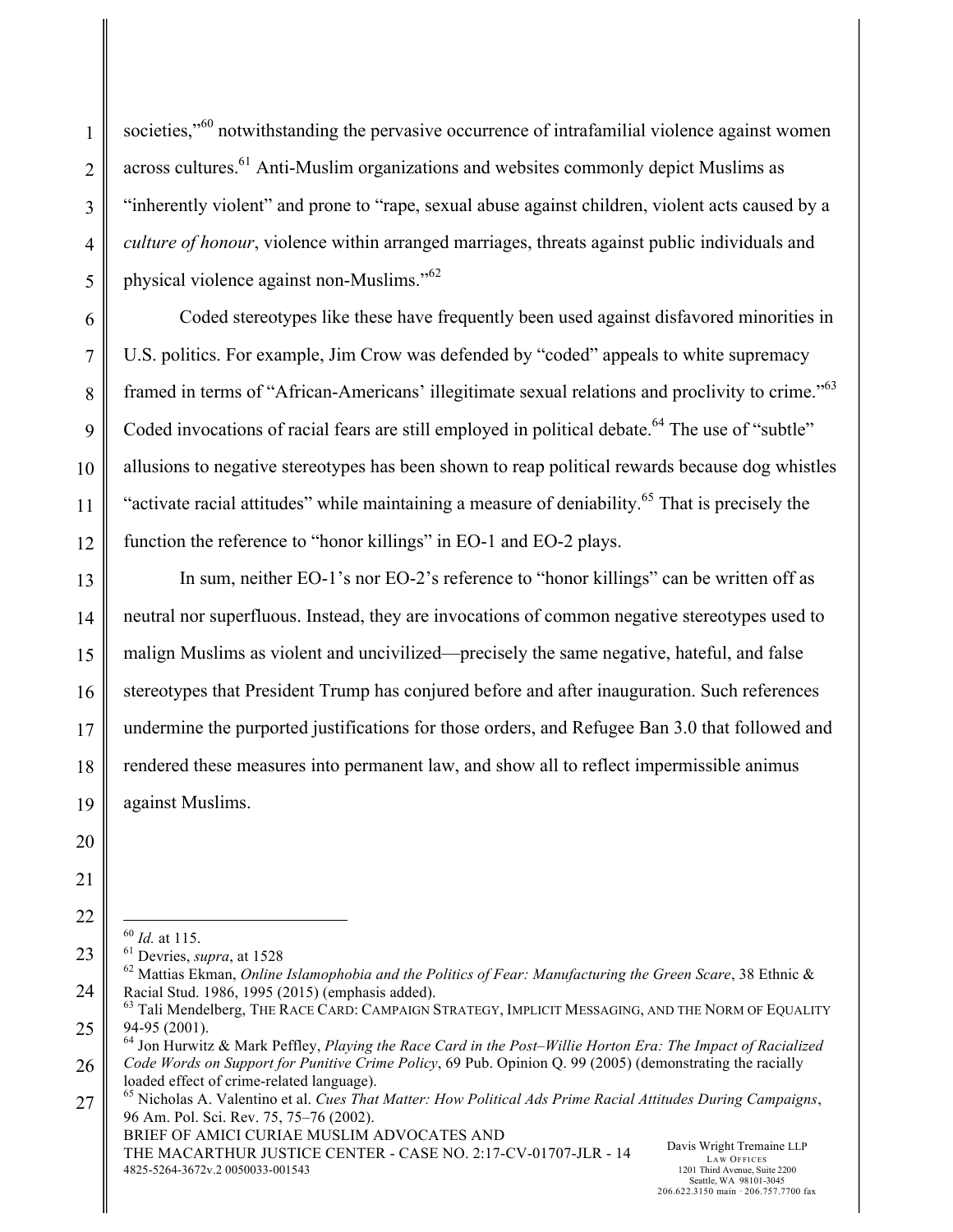#### **III. REFUGEE BAN 3.0 IS A DIRECT CONTINUATION OF EO-1 AND EO-2 AND IS MOTIVATED BY THE SAME ANTI-MUSLIM ANIMUS.**

Refugee Ban 3.0, like its precursors, discriminates against Muslim refugees. Refugee Ban 3.0 was enacted the day after the refugee ban provision of EO-2 expired and is clearly intended to continue the policies that EO-1 and EO-2 originally put in place.<sup>66</sup> It consists of two main provisions: first, a provision that suspends refugee admissions from eleven countries, the overwhelming majority of which are Muslim; and second, a provision that suspends the "follow-to-join" process permitting a spouse or child to be reunited with a refugee already admitted to the United States, which in operation today tends largely to be used by Muslim refugees. Each of these steps furthers the stated anti-Muslim policies of the Trump administration and reflects the discriminatory animus evidenced in EO-1 and EO-2.

Refugee Ban 3.0 suspends refugee admissions from eleven countries that comprise the majority of the Muslim refugees entering the United States. As the Complaint alleges, the eleven countries affected by the suspension include nine countries with a population that is over 85% Muslim (Egypt, Iran, Iraq, Libya, Mali, Somalia, Sudan, Syria, and Yemen), and two other countries (North Korea and South Sudan).<sup>67</sup> In the last two fiscal years, the nine Muslimmajority countries accounted for 80% of the Muslim immigrants to the United States,<sup>68</sup> and over 80% of the refugees resettled from those countries have been Muslim.<sup>69</sup> By contrast, the refugees admitted from countries *not* targeted by Refugee Ban 3.0 are 70% Christian and only 16% Muslim.70 The suspension thus operates to shift the composition of refugees admitted to the United States from mostly Muslim to mostly Christian, nearly as efficiently as possible, by using countries as a proxy for religion.

THE MACARTHUR JUSTICE CENTER - CASE NO. 2:17-CV-01707-JLR - 15 4825-5264-3672v.2 0050033-001543

<sup>&</sup>lt;sup>66</sup> (Cmpl. ¶ 94); section I(C) *supra*.<br><sup>67</sup> (Cmpl. ¶ 103-104.) Many of these countries have been repeatedly targeted by the previous Executive Orders; for example, six of these Muslim-majority countries were included in the travel bans of both EO-1 and EO-2 (Syria, Sudan, Iran, Libya, Somalia, and Yemen). (Cmpl.  $\P$  79); EO-2  $\S$  2(c).

BRIEF OF AMICI CURIAE MUSLIM ADVOCATES AND  $\frac{68}{69}$  (Cmpl. ¶ 106)<br>  $\frac{69}{70}$  (Cmpl. ¶ 105)<br>
70 (Cmpl. ¶ 111); (Declaration of Casey Smith in Support of Plaintiff's Motion for Preliminary Injunction ("Smith Decl."), Dkt. No. 44, ¶ 19).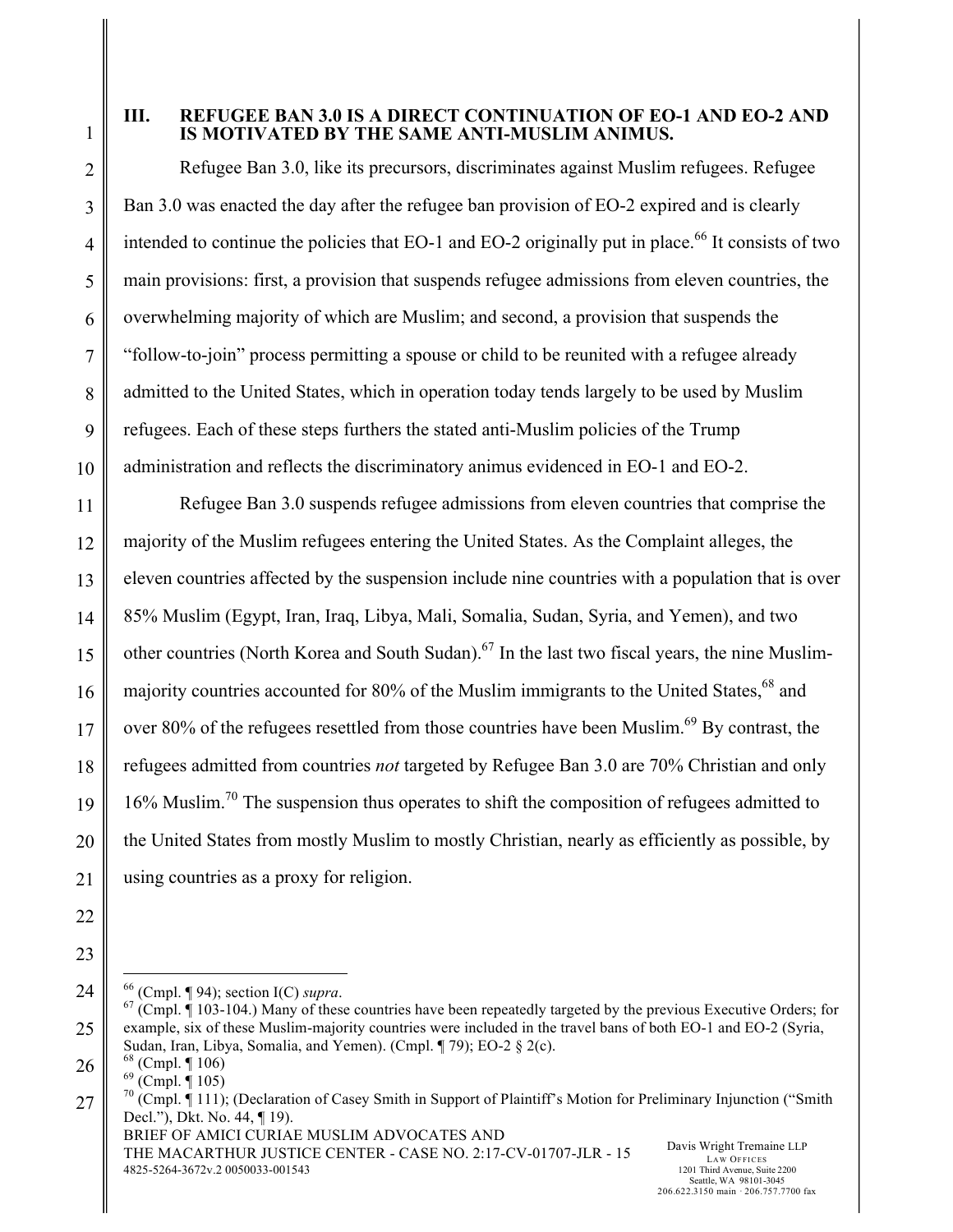Refugee Ban 3.0 also indefinitely suspends the "follow-to-join" process, whereby the spouse or child of a refugee accepted into the United States is permitted to join them. Memo at 3. Although this suspension applies worldwide, it has a disproportionate effect on Muslim refugees: Follow-to-join is generally available only to family members of refugees admitted within the last two years.<sup>71</sup> Over the last two fiscal years, most refugees admitted to the United States have been Muslim.<sup>72</sup> Even prior to the recent increase in the number of Muslim refugees admitted to the United States, Iraq and Somalia—two predominantly Muslim countries targeted by the refugee and travel bans—were the nationalities most represented in the follow-to-join process. Memo Addendum at 1.

Understood in context, therefore, Refugee Ban 3.0 is plainly the President's implementation of a longstanding pledge to prevent the entry of Muslims to the U.S. including specifically by restricting the flow of Muslim refugees—on the basis of an invidious and false belief that equates Islam and violence. It plainly embodies the same anti-Muslim animus that was expressly indicated in the predecessor orders that gave rise to Refugee Ban 3.0 in the first place. This Court should not allow it to be implemented.

#### **CONCLUSION**

For the foregoing reasons, amici urge this Court to grant Plaintiffs' motion for a Preliminary Injunction.

BRIEF OF AMICI CURIAE MUSLIM ADVOCATES AND THE MACARTHUR JUSTICE CENTER - CASE NO. 2:17-CV-01707-JLR - 16 4825-5264-3672v.2 0050033-001543 <sup>71</sup> 8 C.F.R. § 207.7(d).<br><sup>72</sup> (Smith Decl. ¶ 21.)

Davis Wright Tremaine LLP LAW OFFICES 1201 Third Avenue, Suite 2200 Seattle, WA 98101-3045 206.622.3150 main · 206.757.7700 fax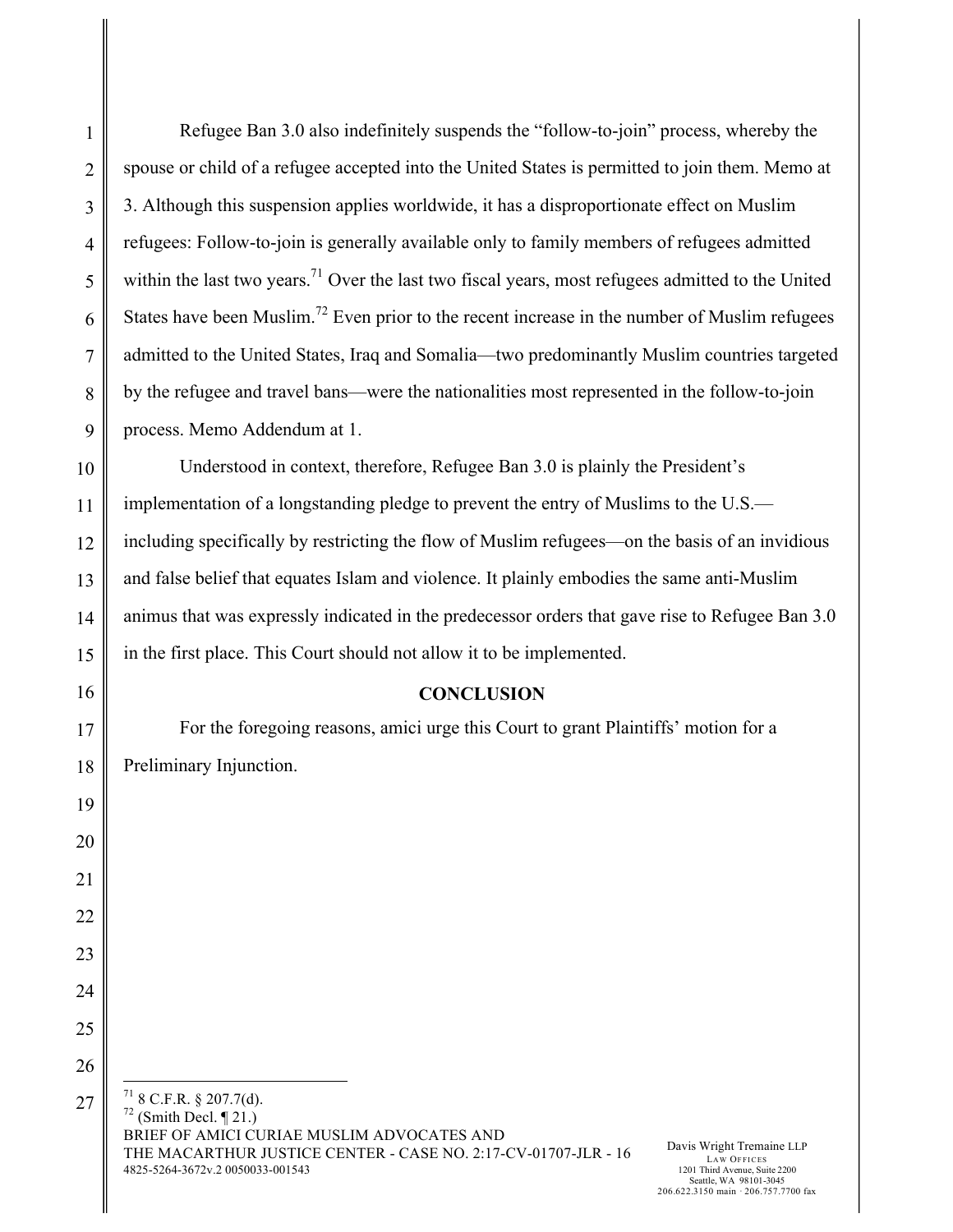| 1        | DATED this 6th day of December, 2017.                                                                                                                                                                                                                                                                |
|----------|------------------------------------------------------------------------------------------------------------------------------------------------------------------------------------------------------------------------------------------------------------------------------------------------------|
| 2        | <b>Muslim Advocates</b>                                                                                                                                                                                                                                                                              |
| 3<br>4   | By: /s/ Sirine Shebaya<br>Johnathan J. Smith, pro hac vice<br>Sirine Shebaya, pro hac vice                                                                                                                                                                                                           |
| 5        | Matthew W. Callahan, pro hac vice<br>P.O. Box 66408                                                                                                                                                                                                                                                  |
| 6        | Washington, DC 20035<br>Telephone: (202) 897-2622<br>Fax: (202) 508-1007                                                                                                                                                                                                                             |
| 7<br>8   | E-mail: johnathan@muslimadvocates.org<br>E-mail: sirine@muslimadvocates.org<br>E-mail: matthew@muslimadvocates.org                                                                                                                                                                                   |
| 9        |                                                                                                                                                                                                                                                                                                      |
| 10       | The Roderick & Solange MacArthur Justice<br>Center                                                                                                                                                                                                                                                   |
| 11       | By: <u>/s/ Amir H. Ali</u><br>Amir H. Ali, pro hac vice                                                                                                                                                                                                                                              |
| 12       | 718 7th Street NW<br>Washington, DC 20001                                                                                                                                                                                                                                                            |
| 13<br>14 | Telephone: (205) 869-3434<br>Fax: (206) 689-3435<br>E-mail: amir.ali $@$ macarthurjustice.org                                                                                                                                                                                                        |
| 15       |                                                                                                                                                                                                                                                                                                      |
| 16       | Aziz Huq<br><b>Attorney For Muslim Advocates</b>                                                                                                                                                                                                                                                     |
| 17       | By: $\frac{S}{Aziz}$ Hug<br>Aziz Huq, pro hac vice                                                                                                                                                                                                                                                   |
| 18       | 1111 E. 60th Street<br>Chicago, IL 60622                                                                                                                                                                                                                                                             |
| 19       | Telephone: (773) 702-9566<br>Fax: (773) 702-9566                                                                                                                                                                                                                                                     |
| 20<br>21 | E-mail: $huq@$ uchicago.edu                                                                                                                                                                                                                                                                          |
| 22       | Davis Wright Tremaine LLP<br>Attorneys for Muslim Advocates and The                                                                                                                                                                                                                                  |
| 23       | Roderick & Solange MacArthur Justice Center                                                                                                                                                                                                                                                          |
| 24       | By: /s/ Joseph P. Hoag<br>Joseph P. Hoag, WSBA #41971                                                                                                                                                                                                                                                |
| 25       | 1201 Third Avenue, Suite 2200<br>Seattle, WA 98101-3045<br>Telephone: (206) 757-8080                                                                                                                                                                                                                 |
| 26       | Fax: (206) 757-7080<br>E-mail: josephhoag@dwt.com                                                                                                                                                                                                                                                    |
| 27       | BRIEF OF AMICI CURIAE MUSLIM ADVOCATES AND<br>Davis Wright Tremaine LLP<br>THE MACARTHUR JUSTICE CENTER - CASE NO. 2:17-CV-01707-JLR - 17<br><b>LAW OFFICES</b><br>4825-5264-3672v.2 0050033-001543<br>1201 Third Avenue, Suite 2200<br>Seattle, WA 98101-3045<br>206.622.3150 main 206.757.7700 fax |

║